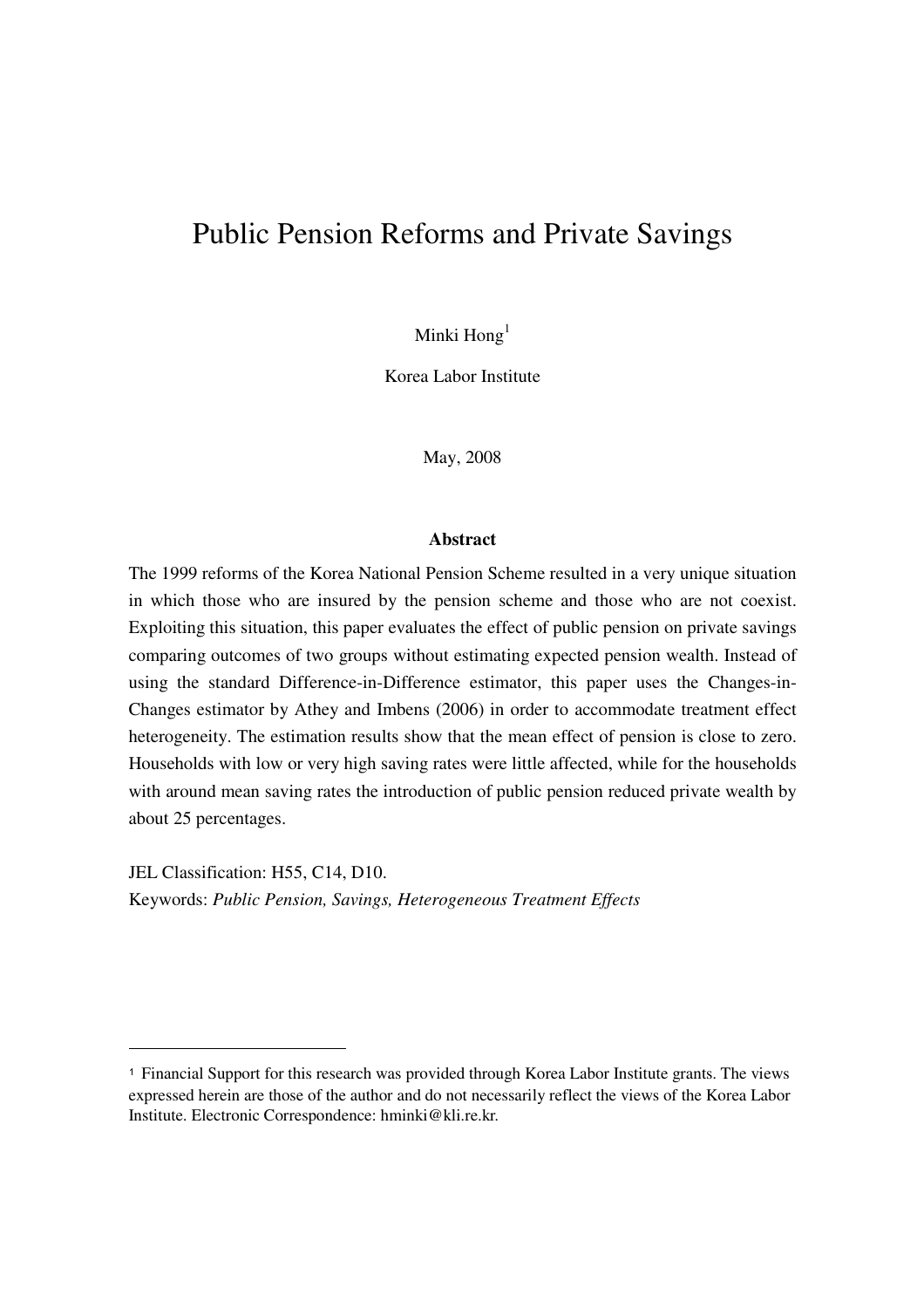#### 1. Introduction

-

This paper empirically examines the effects of social security on private savings. In the simplest life-cycle models in which workers save only for retirement, increases in pensions are offset completely by reductions in private wealth. However, there are several factors that weaken the substitution effect: precautionary and bequest motives of savings, liquidity constraints, uncertainty on future pension benefits and so on.

 Previous empirical studies also differ widely in their results. Many suggest no offset (Kotlikos, 1979; Gulliason, Kolluri & Panik, 1993), or offsets of 20 percent or less (King and Dicks-Mireaux, 1982; Diamond & Hausman, 1984; Hubbard, 1986; Novos, 1989, Gustman and Steinmeier, 1999). A few studies have found substantial offsets (Feldstein & Pellcchio, 1979; Bernheim, 1987; Gale, 1998).

Most of previous studies estimate expected pension wealth, the expected present discount value of future benefits that workers are entitled to, in a first step and estimate the relationship between private wealth and the expected pension wealth. Obviously, in estimating expected pension wealth, one has to account all the institutional details and make a number of strong assumptions on expected earning profiles, retirement age, and so on. It is known that empirical results may be extremely sensitive to methods of computing expected pension wealth<sup>2</sup>.

<sup>2</sup> This sensitivity has been documented by Leiner and Lesnoy (1982) and Bernheim and Levin (1989). Bernheim and Levin (1989) argue that previous studies also employ highly questionable identifying restrictions and results will be extremely sensitive to specification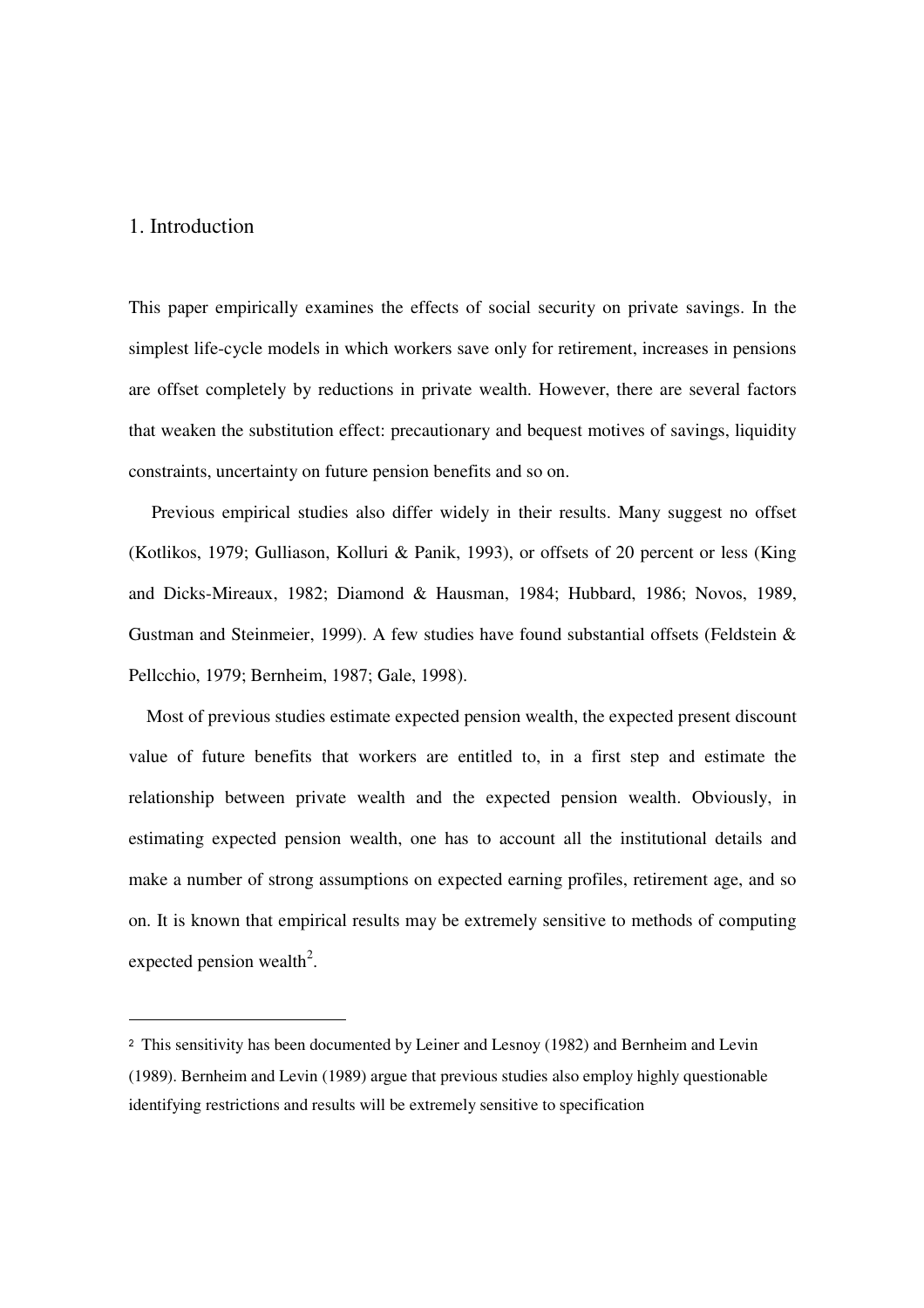Furthermore, as we are interested in the individual saving behavior, we would ideally require an estimate of expected pension wealth as perceived by the individual (Attanasio and Brugiavini, 2003). Since people may not be completely certain that they will receive all the benefits to which they are entitled or expect a change in the social security legislation, estimates of social security wealth might deviate substantially from perceived wealth. Therefore, using estimates of social security wealth without considering uncertainty of future benefits may overestimates the effect of social security on private savings<sup>3</sup>.

In this context, the 1999 reform to the Korean pension schemes provides a very unique opportunity to examine the effect of social security. Before 1999, the Korean National Pension Schemes (KNPS), which is a funded and defined benefits plan, had covered only who were working workplace with more than five full-time workers. In April 1999, the KNPS has extended compulsory coverage to all residents in Korea. As a result of this reform, the number of insured persons increased from about 6.5 million in 1998 to about 16 million in 1999. However, even if the participation is compulsory, due to limited enforcement, many have not participated in the KNPS. For example, 26 percent of the self employed aged 26 to 59 did not join the KNPS. As a result, we have a situation that those who are covered by the KNPS (the treatment group) and those who are not (the control group) coexist.

-

<sup>3</sup>. Exploiting pension reforms in Italy, Attanasio and Brugiavini (2003) examines the effect on savings using two methods: Difference-in-Difference (DID) comparing changes in mean saving rates of two different groups and regression method using estimated social security wealth. They found insignificant effect of social security from the DID method, while the regression method results in 35 percent offset of savings.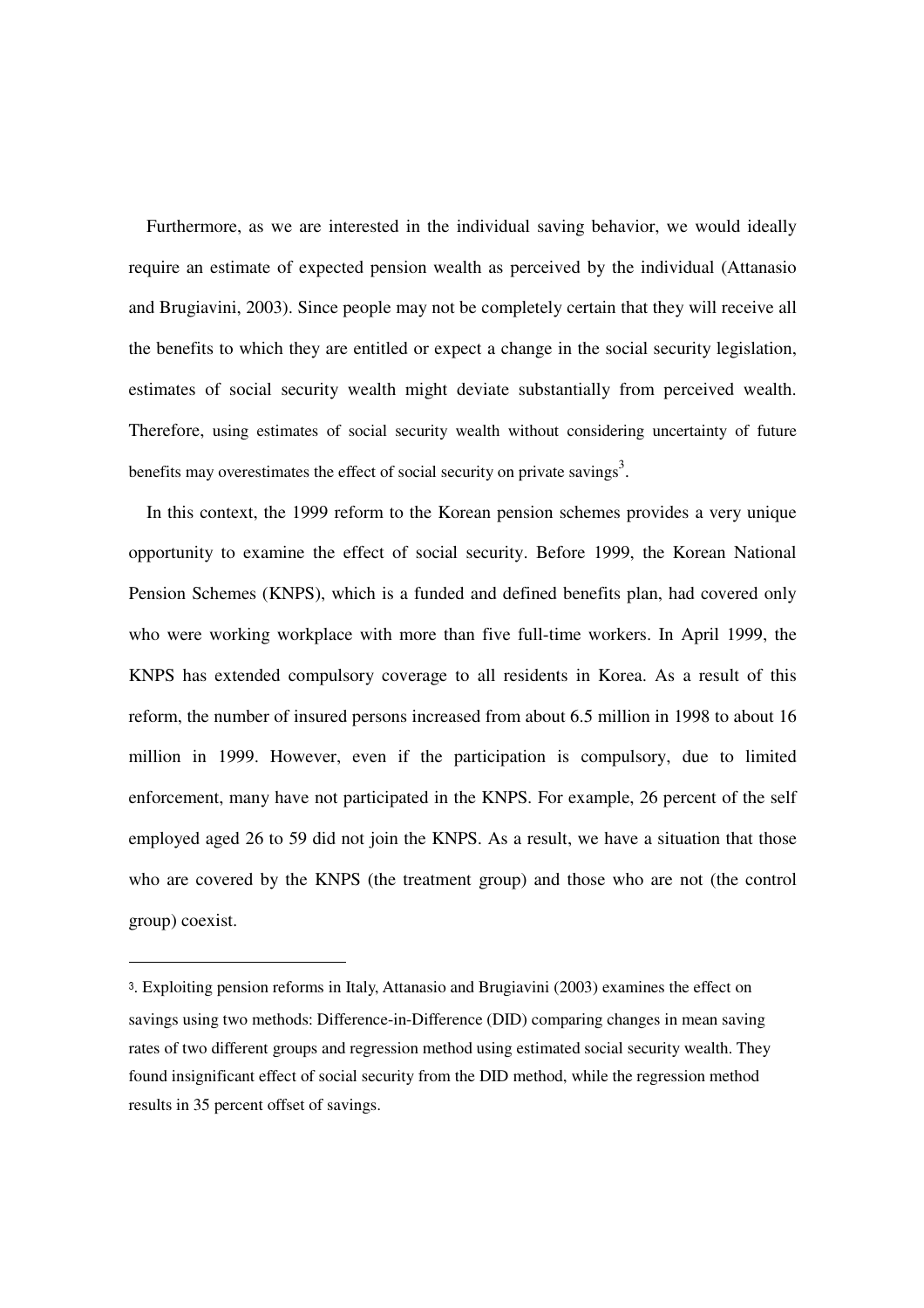Some previous papers exploit reforms to public pension schemes. Attanasio and Brugiavini (2003) and Attanasio and Rohwedder (2003) exploit the 1992 Italian pension reform and three major U.K. pension reforms respectively. They use the changes in pension wealth across cohorts and employment groups induced by the reforms but rely on the estimated pension wealth computed from legislation. Also exploiting the Italian pension reforms, Bottazzi et al. (2006) compute expected pension wealth by using individual expectations of retirement age and replacement rate. On the contrary, this paper evaluates the effect of social security on saving by comparing the outcomes between the treatment group and the control group without estimating the expected pension wealth

This paper uses Changes-in-Changes (CIC) method developed by Athey and Imbens (2006) for evaluating the effects of the pension reforms. The CIC method has some advantages over the standard Difference-in-Difference method. The CIC allows (1) the effect of the treatment to differ across individuals and (2) the possibility that the treatment group adopted the policy because it expected greater benefits that in the control group. The standard DID method assumes that treatment effects are the same for all individuals and the policy changes are exogenous. The assumptions of the standard DID method are not likely fit to the situation of the 1999 reforms in Korea.

 Estimation Results show that the mean effects of the introduction of public pension scheme in Korea are close to zero, while the effects were not the constant across households. Households below 50th percentile of savings rate and very high saving rates were little affected. On the other hand, savings rates for the households from around  $50<sup>th</sup>$  to  $75<sup>th</sup>$  percentiles decreased about 5~6 percentage points due to the public pension. This value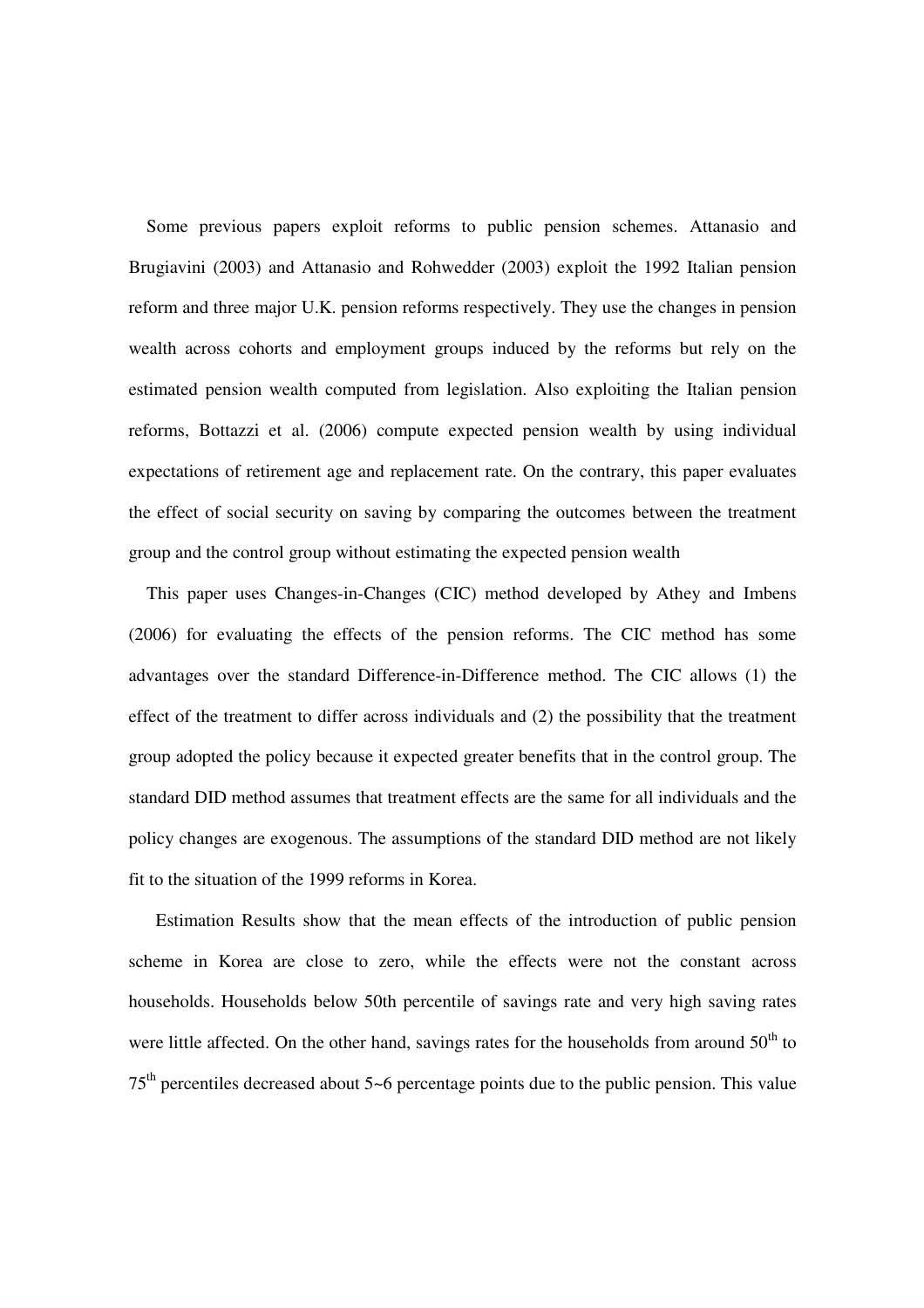is correspondent to 25 percentages offset of savings by public pension compared to complete offset. No effect on households with low level of saving can be explained by the presence of the liquidity constraint and the very low level of awareness on the pension scheme. Small effect of pension for households with high saving rates can be explained by income effect and the low level of replacement rate. The mean effects from the DID estimator are very close to those from the CIC estimators. However, the DID estimator tends to overestimate the negative effect of pension for the households with high saving rates.

 This paper proceeds as follows. The overview of the KNPS is presented in the next section. Section 3 discusses characteristics of data. A simple life-cycle model of pension and its implications are presented in Section 4. Section 5 presents the estimation methods and Section 6 and 7 show estimation results. Section 8 concludes.

### 2. Overview of the Korean National Pension Scheme

In this section I describe the structure of the Korean National Pension Scheme. The social security system in Korea, called the National Pension Act, came into effect in January 1988

The KNPS is a funded and defined benefits scheme. In this scheme, the government accumulates funds in pension accounts and pays benefits to retirees that depend on the number of years the individual has paid payroll tax and his past level of earnings. Since it is a defined benefit scheme, the benefits that an individual will receive are independent of the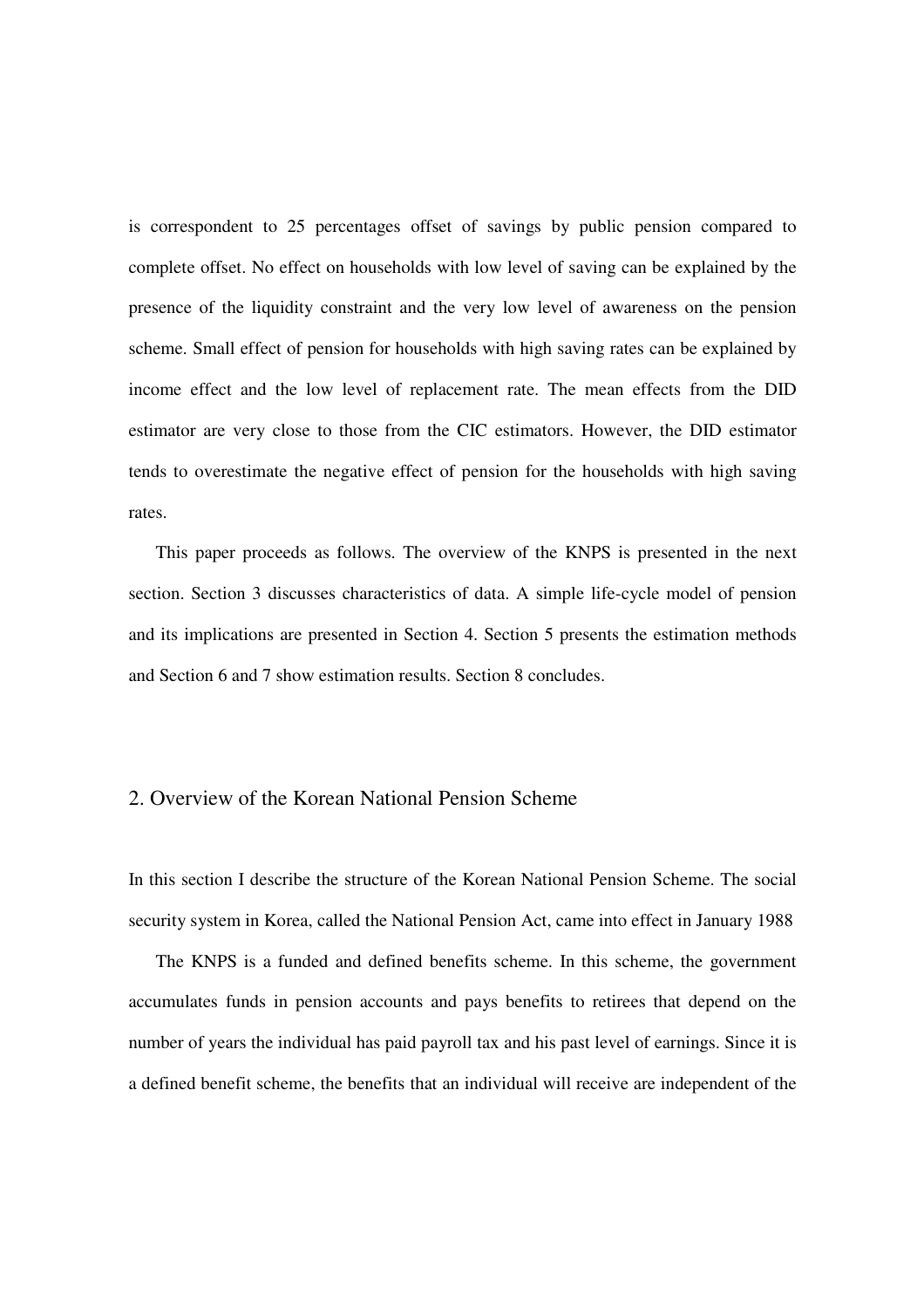actual investment performance of the funds. Unlike a pay-as-you-go system, current retirees do not receive benefits under the KNPS.

 At its initial stage, the KNPS covered only those who were working in workplaces with more than ten full-time employees. Since then, the KNPS has extended coverage to workplaces with more than five full-time employees (January 1992), and farmers and fishermen (July 1995). In April 1999, the KNPS extended compulsory coverage to all residents aged 18 to 60 in Korea. Despite limited enforcement, the number of insured persons spiked from about 6.5 million in 1998 to about 16 million in 1999, as shown in Figure 1. The new participation of about 9.5 million persons accounted for 44.4 percent of the total labor force and 26.9 percent of the population over fifteen years of age.

 The main sources of the new participants in 1999 (which are also the main sources of non-participants) are: (1) the self-employed, (2) employees in small business (i.e. workplaces with less than five workers), and (3) part time workers. Self-employed workers aged 26 to 59, which is the focus of this paper, account for 34 percent of total employment and 74 percent of them participated in the program. Full time workers account for 53 percent of total employment and 80 percent of these are covered by the program. The remaining 20 percent (who are therefore non-participants) are either workers in small businesses or irregular full-time workers.

 Lax enforcement results from the fact that the audit or tax gathering system in Korea is incomplete and hence the government relies on voluntary reporting by the self-employed. Once a self-employed person is identified by the National Pension administration, he is sent notification that he is eligible for the pension program. The notification includes a request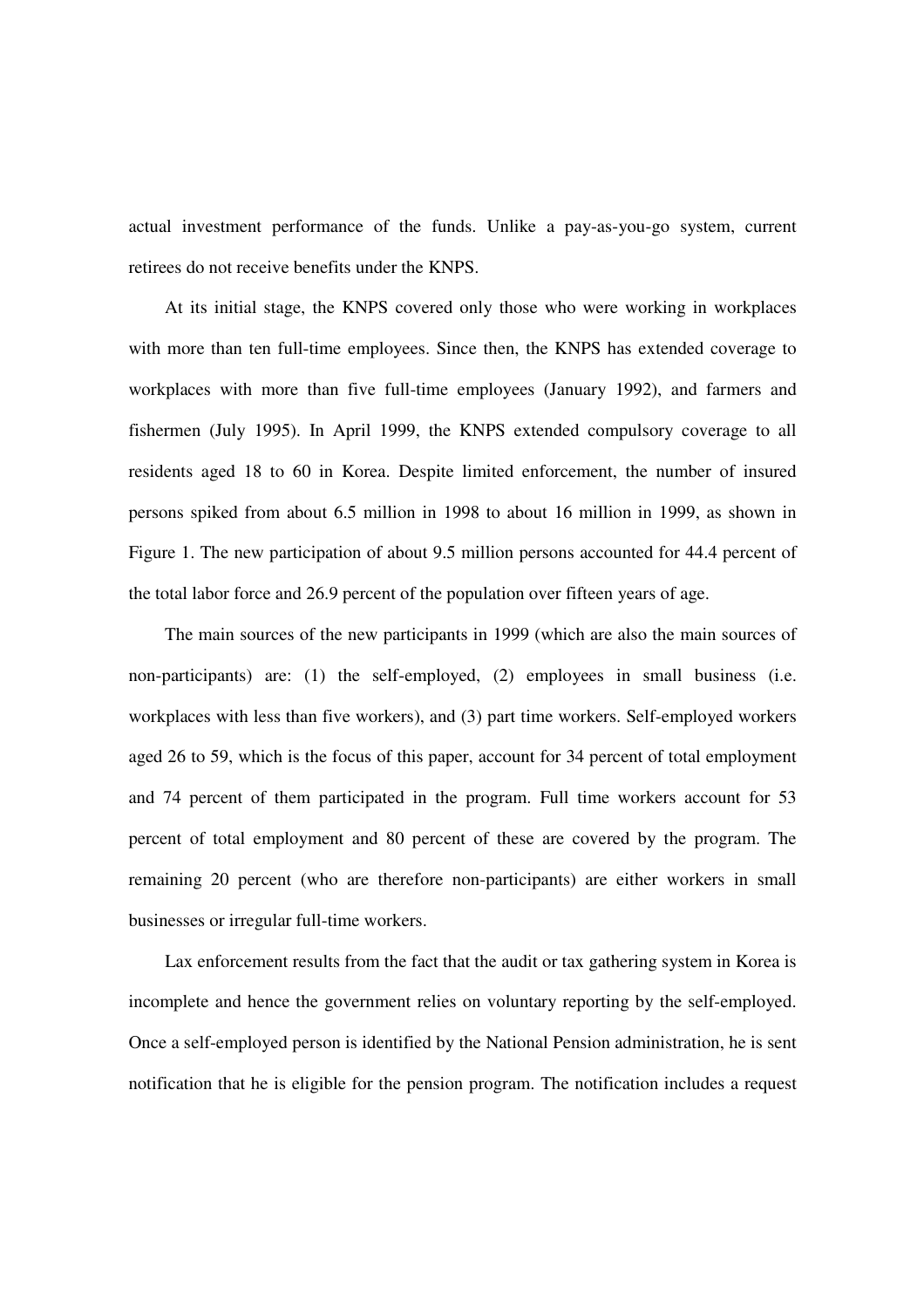that the individual report his annual income on which the contribution rate would be based. If he fails to reply by the due date, the administration sends a notice for payment of a contribution based on an estimated annual income. However, the administration has no enforcement mechanism for those who wholly refuse to participate in the pension program. A warning letter or threats of fines have been ineffective. Under the current system it is virtually impossible for the government to obtain information on the earnings of the selfemployed. Therefore, because of the government's reliance on voluntary self-reporting, many of the self-employed escape participation. Workers in small businesses and irregular full-time workers are similarly able to avoid participation.

 The contribution of workers is equally shared by the employer and the employee, while individually insured persons (the self-employed) pay their contributions entirely by themselves. The contribution rate was set low at the initial stage of the program and has gradually been increased. Since 1999, the contribution rate for laborers has been 4.5 percent while the self-employed pay 9 percent. This contribution of 9 percent is used to finance both old age insurance and disability insurance.

 At present, the age at which individuals are eligible for the old-age pension is 60 years of age, but this increases to 61 years in 2013 and thereafter increases by one year every 5 years until it reaches 65 in 2033. A means-test is not applied to benefits. The benefits of the KNPS are largely determined by average monthly earnings. The income replacement rates are high for lower income households and low for higher income households. Figure 2 compares income replacement rates by income class in Korea and the U.S. In this figure income levels are normalized by the average monthly earnings of entire labor force. For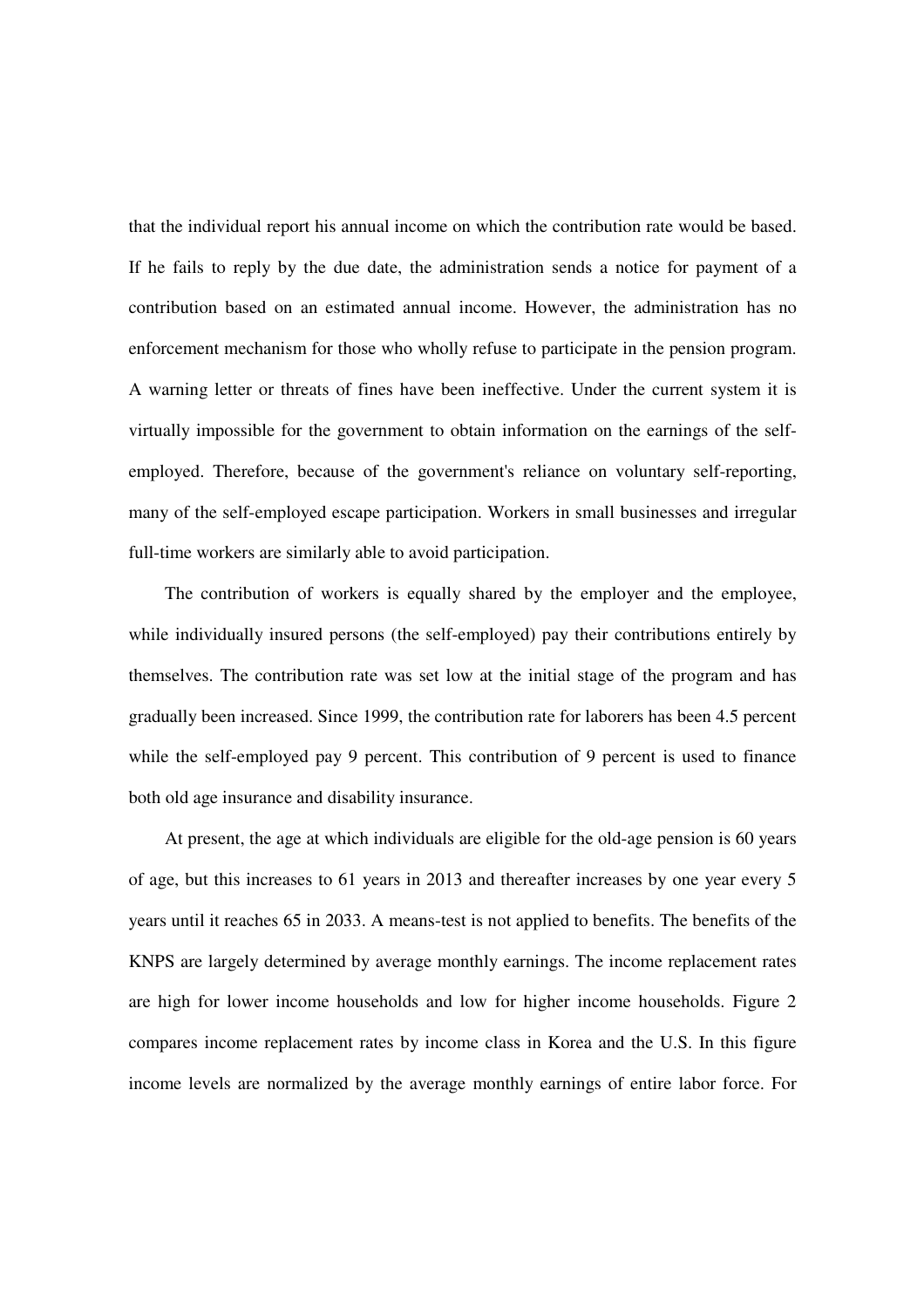example, those whose earnings are half of the average income of total population and contribute for 20 years would receive 45 percent of their previous earnings after age 65. Those whose earnings are one and half times as much as the average income would get 21 percent of their previous earnings. The social security payroll tax for the self-employed in Korea (9 percent) is lower than that in the U.S.  $(12.4 \text{ percent}^4)$ , whereas benefits are similar in both countries; the KNPS is more generous than the U.S. pension program.

Because the KNPS began as a funded system, the contribution and benefits structures are different across cohorts. Table 1 shows the differential structure of the program across cohort. For younger cohorts, the contribution period is long and hence the replacement rate is high, whereas for older cohorts the replacement rate is very low due to the very short period of contribution. For example, the replacement rate for cohorts aged 30-34 is 45 percent and that for cohorts aged 50-54 is only 10 percent. The last column of table 1 shows the ratios of social security wealth to social security benefits. The ratios are about 2.5 for all cohorts. This means that current KNPS structure is not sustainable in the long run. As this issue is being widely debated, it is reasonable to think that a change in the legislation will be expected. Because of this uncertainty of future reform as well as uncertainty of future benefits itself, perceived wealth might be much smaller than social security wealth given by the legislation.

Since the program is a funded system, the number of beneficiaries has been much

 $\overline{a}$ 

<sup>4</sup> In the U.S., the Federal Insurance Contributions Act tax is levied at a rate of 15.3 percent. The tax is shared by employees and their employers. Of the total 15.3 percent tax, 12.4 percent is used to finance the Old-Age, Survivors, and Disability Insurance (OASDI) program, and 2.9 percent is used to finance the Medicare and Hospital Insurance Program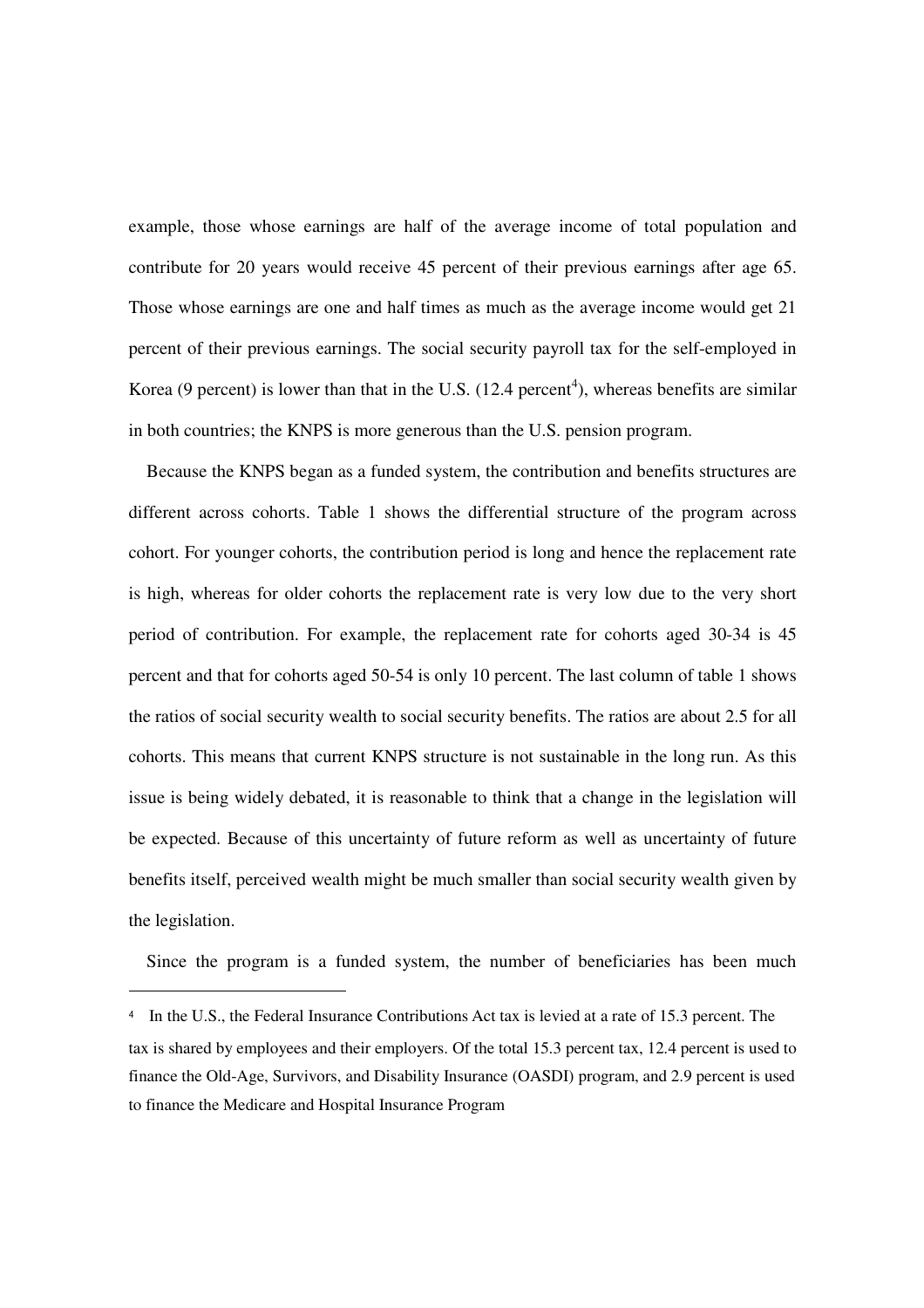smaller than that of contributors and hence a huge pension fund has been accumulated. The ratio of the pension funds to GDP was 13.2 percent in 2000 and was expected to be 25.2 percent in 2005, 36.7 percent in 2010, and 44 percent in 2020.

#### 3. Characteristics of Data and Sample

-

I use data from the Korea Labor and Income Panel Study (KLIPS), which is a longitudinal survey of the labor market and income activities of households and individuals. The KLIPS is a sample of households from urban areas and was designed to yield 5000 households whose members (aged 15 and over) interviewed annually. The KLIPS contains information about consumption, savings, income, demographics, and whether individuals participate in the KNPS.

I use the sample of households whose head is the self-employed aged from 25 to  $55<sup>5</sup>$ those who are actually affected by the pension scheme. The self-employed are the main target group of the 1999 reforms. Data on 1998, which is the first wave of KLIPS, contains information about households prior to the pension policy reforms. This paper uses data from 2000 to 2003 as ones for the post-reforms. In order to evaluate the effect of the policy reforms, this paper uses four pairs of data: (1) data on 1998 and on 2000, (2) data on 1998 and 2001, (3) data on 1998 and on 2002, and (4) data on 1998 and on 2003. In this way, we can examine how the reactions of household evolve over time after the policy changes.

<sup>5</sup> I excluded households whose head change employment status, say from the self-employed to salary workers after 1999 if at least once.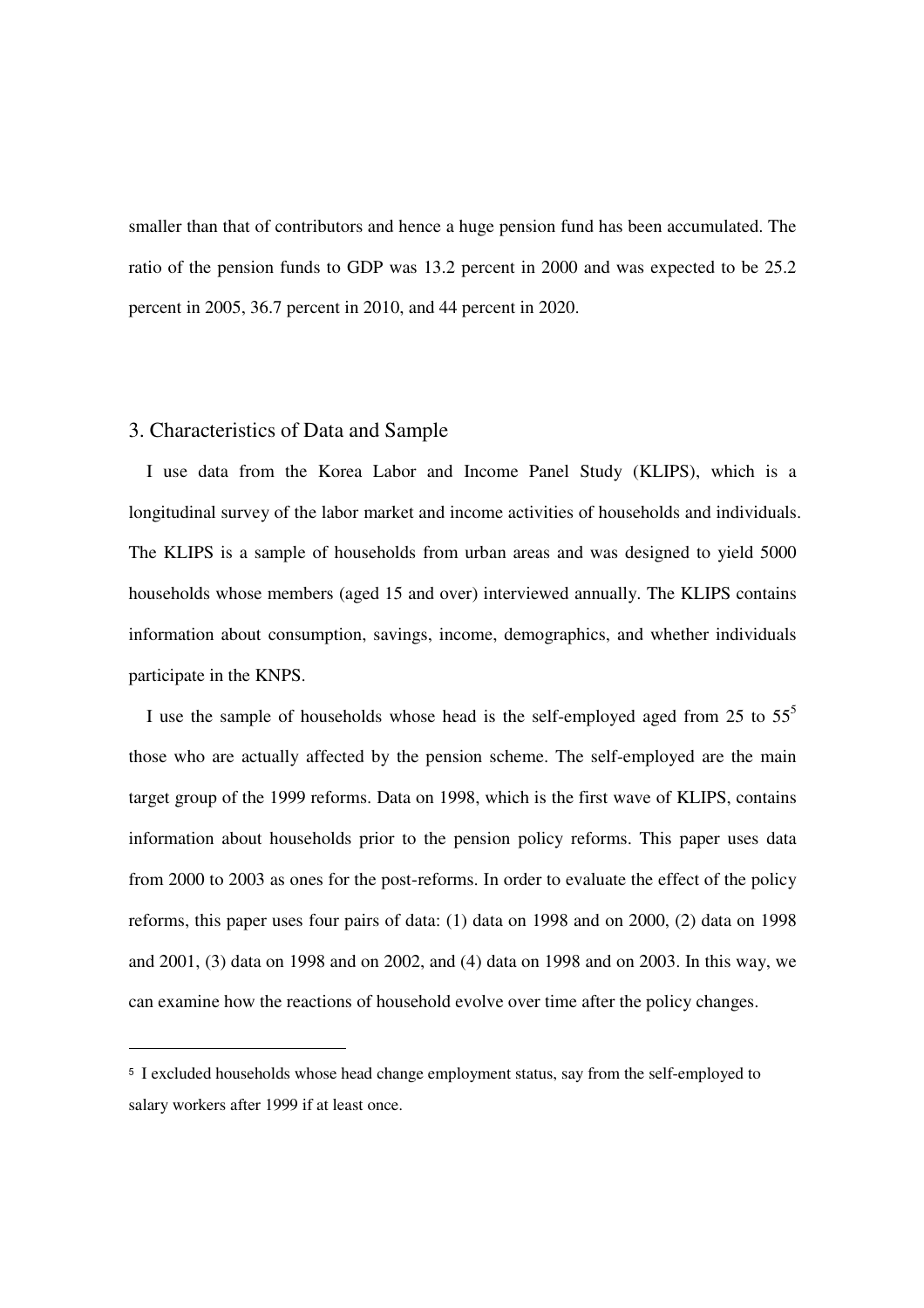One deficiency of the KLIPS associated with the topic of savings is that the data on 1998 do not have information about assets<sup>6</sup>. Accounting the data availability, this paper considers the relationship between social security and the saving rate of individual households instead of private wealth. Using saving rates instead of private wealth do not generates differences in the interpretation of the empirical results, as will be shown in the next section. Moreover, data on savings are likely to have better measurement error structure than data on assets.

Table 2 compares some characteristics of the control group and the treatment group in 1998, before the policy changes. The control group and the treatment group are determined according to whether the household head takes part in the KNPS or not<sup>7</sup>. The saving rate is the ratio of the amount of savings by individual household to the household's net income. The net income includes labor income, financial income, estate income, and transfer exclusive of debt payment. As shown in the Table 2, households in the treatment group are likely to have more household members, more household incomes, more housing assets, and higher savings rate. And households' heads in the treatment are likely to be more educated.

Mean saving rates for the control group and the treatment group before and after the policy change are shown in Table 3.

Note that the number of observation is reduced over time because of the attrition. When

-

<sup>6</sup> KLIPS since 1999 contains information on assets held by households.

<sup>7</sup> Household in which only the spouse of the head participates account for only 1.3 percentages of the self-employed that are eligible.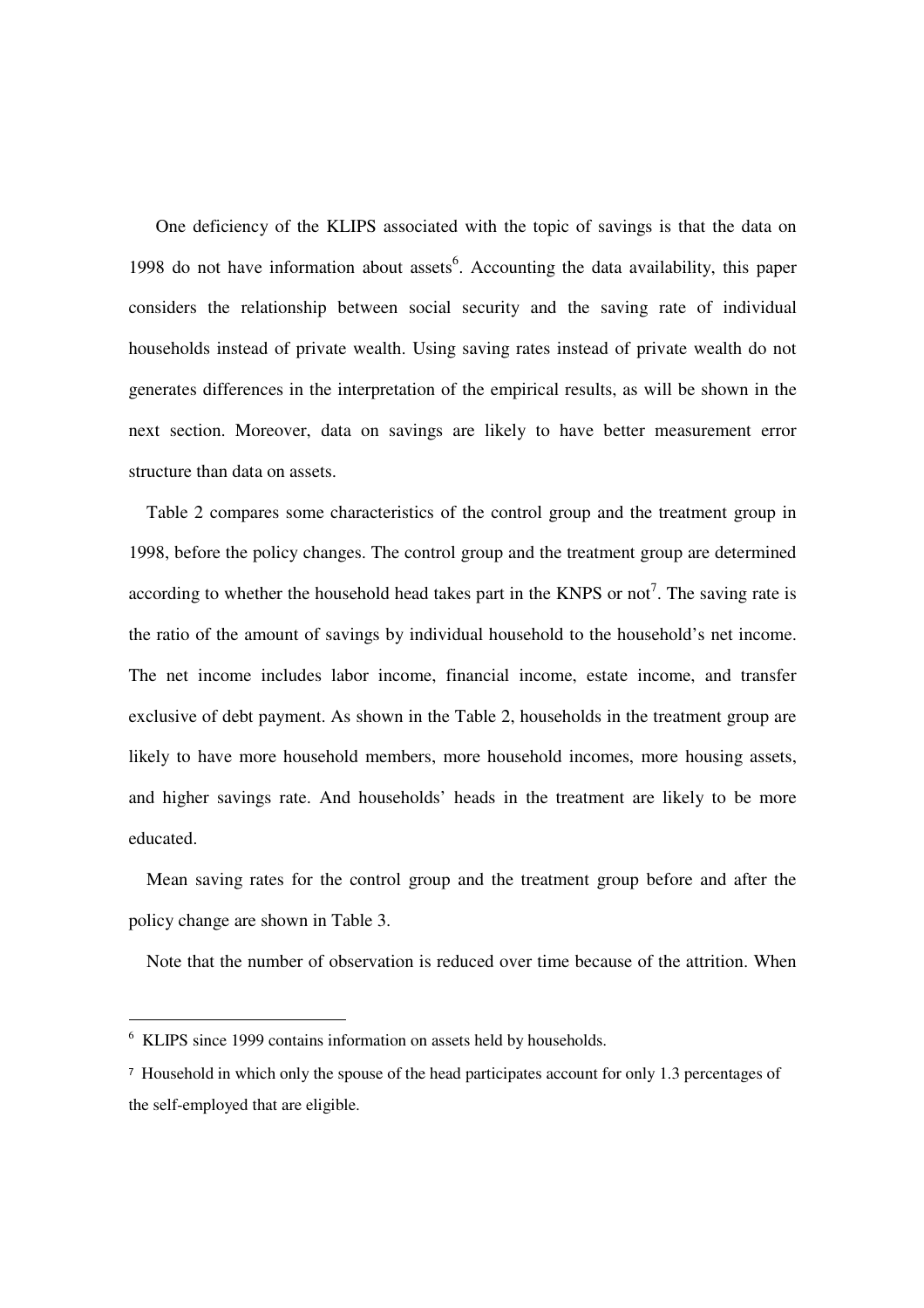using data on 2000, the number of observation for the control and the treatment groups are 142 and 522 respectively, which the numbers are 119 and 402 respectively in data on 2003. Since the KLIPS has very low rate of attrition relative to other panel data such as PSIP, the potential bias from the attrition would not be severe. However one could still concern about the attrition bias.

The direction of the attrition bias is not obvious. The attrition rate is higher for the treatment group. The households dropped out have higher saving rates and income than the household remained. Considering the fact that the replacement rates of benefits are higher for the higher income household, it is reasonable to think that the effect of public pensions are smaller for the higher income households. Therefore, ignoring the samples dropped out leads to overestimation of the effects of public pensions. However, note that households with lower income more likely to face liquidity constraints and have low level of credibility on pension benefits<sup>8</sup>. These factors make the effect of pensions on lower income households much smaller and hence attrition may generate underestimate of the effect. Since the attrition has both directions in bias, we can not expect the direction of the attrition bias in either way.

## 4. Theoretical Framework and Its Empirical Implications

L

<sup>8</sup> Estimation results in section 6 support this argument.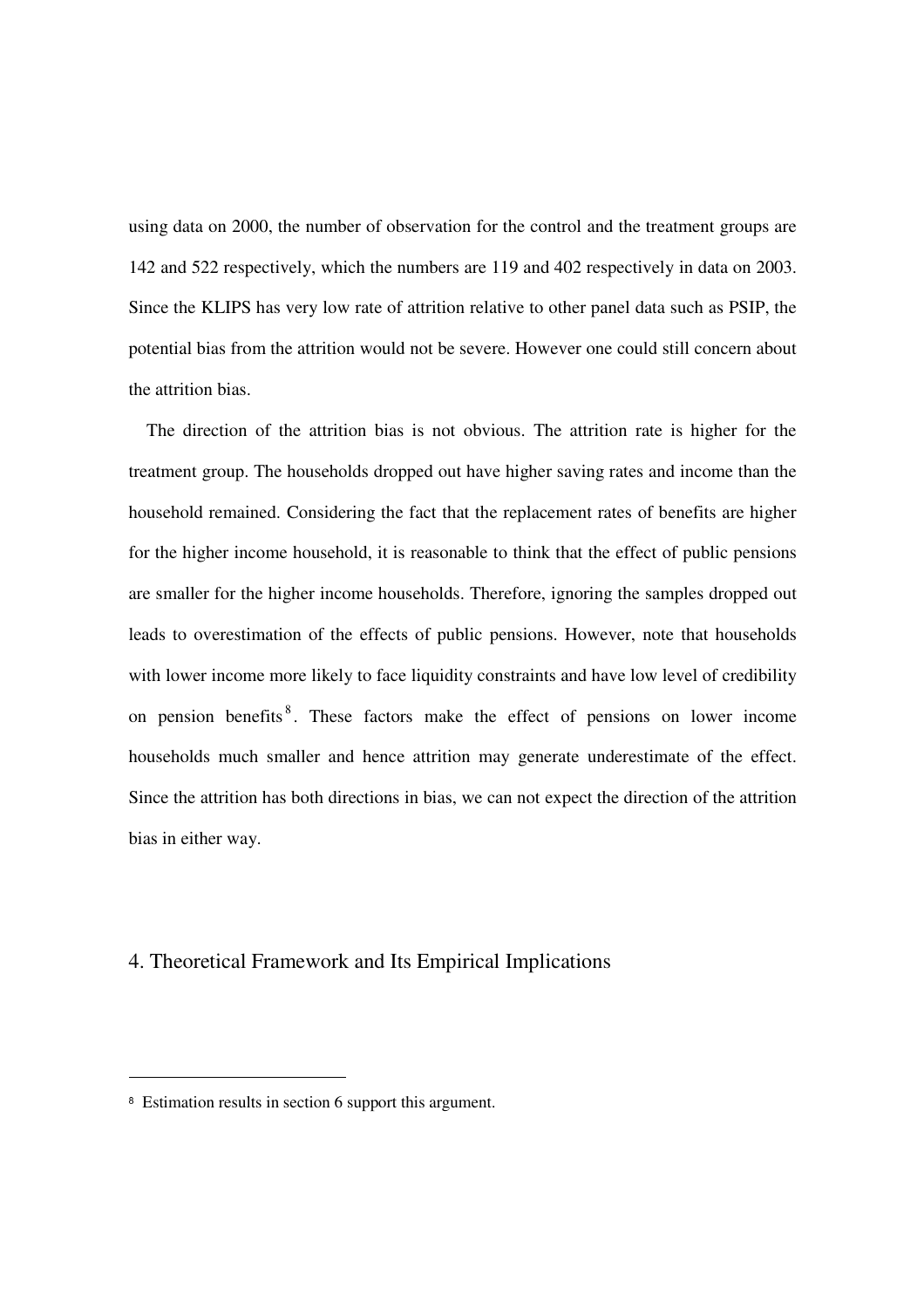I use the life-cycle model as a conceptual framework to investigate the relationship between public pension and household savings. I analyze a four-period model so that we can study how the introduction of social security affects people of different ages. The model assumes that in the first three periods households work and receive an exogenous income  $Y_t$ ,  $t=1,2,3$ . In the last period they retire.

In the absence of social security, households choose optimal consumption and savings to maximize the sum of discount values of utilities:

$$
\frac{C_1^{1-\gamma}}{1-\gamma}+\beta\frac{C_2^{1-\gamma}}{1-\gamma}+\beta^2\frac{C_3^{1-\gamma}}{1-\gamma}+\beta^3\frac{C_4^{1-\gamma}}{1-\gamma}
$$

subject to

$$
A_t = A_{t-1}(1+r) + Y_t - C_t, \qquad t = 1,2,3,4
$$

where  $A_t$  is the amount of asset held at the end of period  $t$ .

 Solving the maximization problem yields the optimal saving rates in the absence of social security for each period. For example, the optimal saving rate in the absence of social security for the second period without liquidity constraints is:

$$
SR_2^N \equiv \frac{Y_2 - C_2}{Y_2} = 1 - \frac{1}{1 + d + d^2} \left[ 1 + \frac{(1+r)A_1}{Y_2} + \frac{Y_3}{(1+r)Y_2} \right]
$$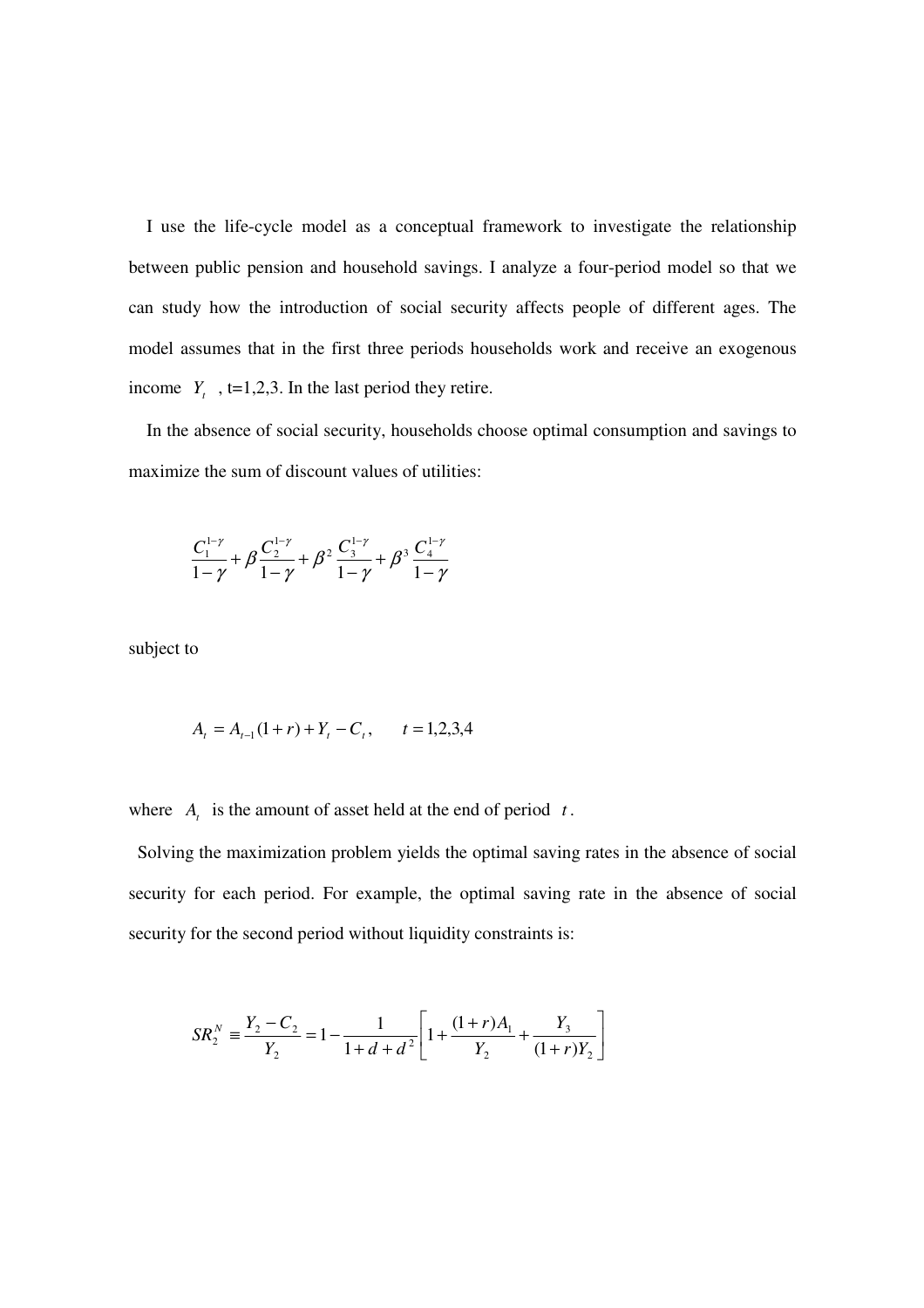where,  $d = \beta^{1/\gamma} (1+r)^{(1-\gamma)/\gamma}$ .

Suppose social security is introduced in period 2. Then, the budget constraint becomes

$$
A_{t} = A_{t-1}(1+r) + (1-\tau)Y_{t} - C_{t}, \qquad t = 1,2,3
$$
  

$$
A_{t} = A_{t-1}(1+r) + B - C, \qquad t = 4
$$

where  $\tau$  is the social security contribution rate and *B* is the social security benefits. When households do not expect the introduction of the social security at the beginning of the period 2, the optimal saving rate in the presence of social security in period 2 without liquidity constraint is:

$$
SR_2^I = \frac{Y_2 - C_2}{Y_2} = 1 - \frac{1}{1 + d + d^2} \left[ 1 + \frac{(1+r)A_1}{(1-\tau)Y_2} + \frac{(1-\tau)Y_3}{(1+r)(1-\tau)Y_2} + \frac{B}{(1+r)^2(1-\tau)Y_2} \right]
$$

Define

$$
\Psi(\beta) = \frac{1}{1+d+d^2}
$$

The Ψ( $\beta$ ) is a adjustment factor, which is a function of the time discount factor  $\beta$ hence a function of age. It can be shown that in a more general model with *T* periods of work before retirement, the adjustment factor is generalized by (Attanasio and Brugiavini, 2003):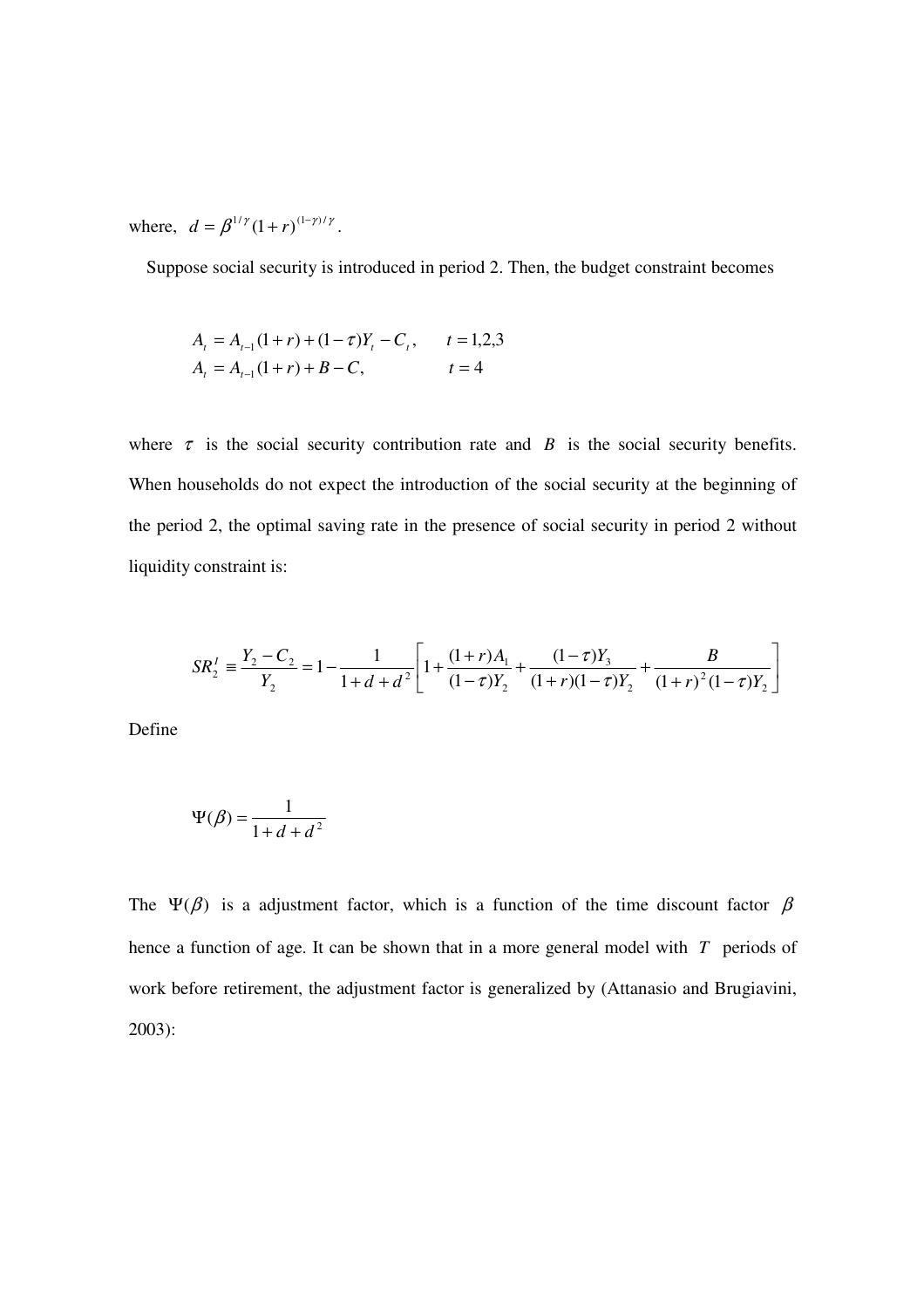$$
\Psi(a,d) = \frac{1}{\sum_{j=0}^{ra-a} d}
$$

where *ra* is retirement age, and *a* is the current age.

The presence of the adjustment coefficient  $\Psi(\beta)$  represent that the way in which the pension wealth affects on savings are different ages and different planning horizon as stressed in Gale (1998). It implies that the change in saving by the policy reform is greater, the closer the individual is to retirement age. This is because younger individuals have a longer horizon over which to absorb the unexpected shock to pension wealth.

However, the institutional framework of the KNPS, a funded scheme, makes the greater effect of pension on older individual alleviate much. As shown Table 1, for younger cohorts, the contribution period is long and hence the replacement rate is high, whereas for older cohorts the replacement rate is very low due to the very short period of contribution under the KNPS. For example, the replacement rate for cohorts aged 30-34 is 45 percent and that for cohorts aged 50-54 is only 10 percent. Only considering this institutional framework, we can expect that the effect of pension on older individuals is much smaller. Taking into accounting these two opposite forces, the actual effect of pension are likely to be much flatter across ages

The effect of the introduction of social security on private savings is measured by the difference between the saving rate in the absence of social security,  $SR_t^N$ , and the saving rate in the presence of social security,  $SR<sub>t</sub><sup>t</sup>$ . That is the treatment effect for each household, indicated by  $\Delta$ , can be defined as: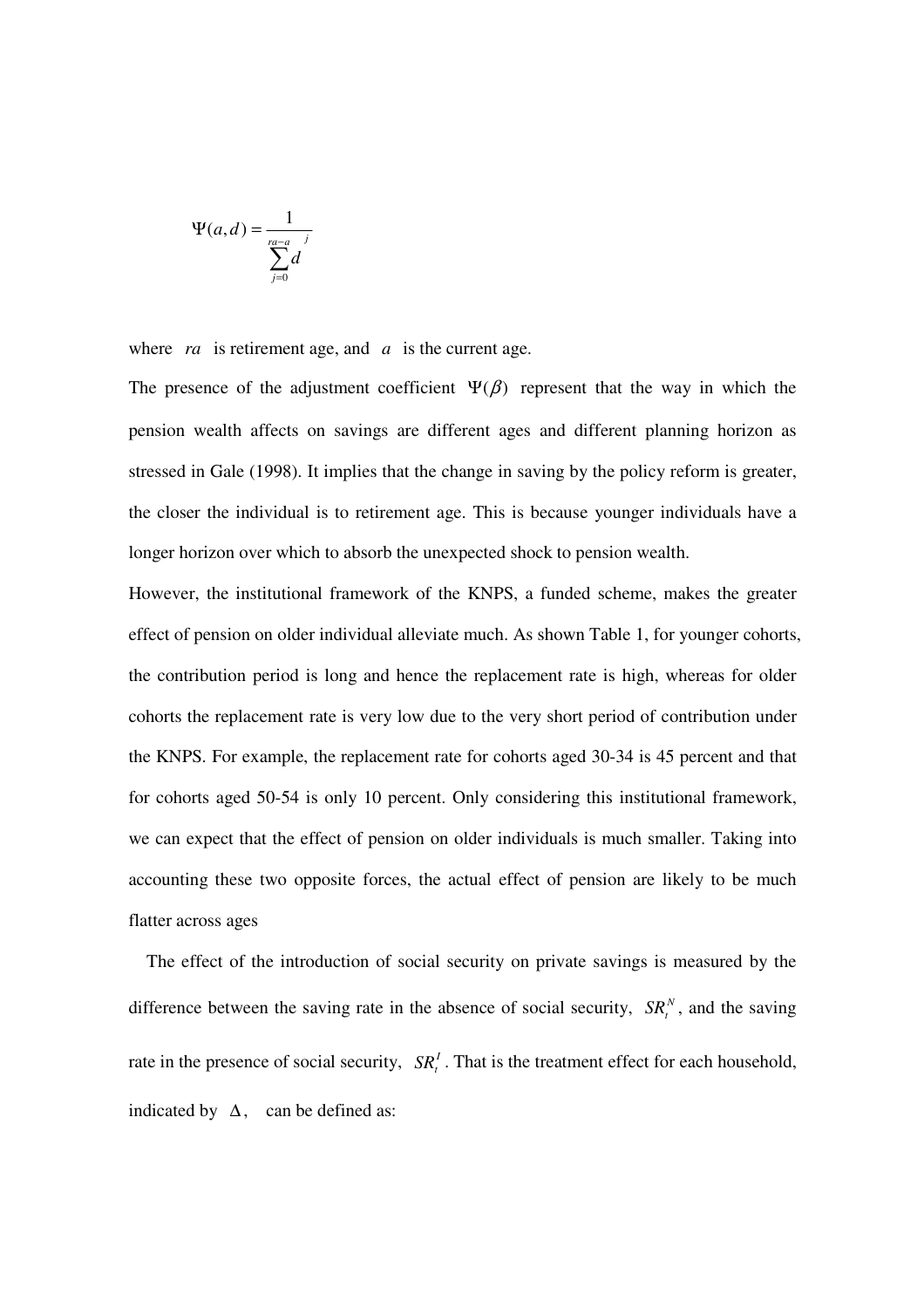$$
\Delta \equiv SR_t^N - SR_t^I
$$

 The degree of effect of the introduction of social security on savings depends on the values of parameters that characterize the utility function and social security legislations. This paper calibrates the values of parameters based on some previous literatures and characteristics of Korea National Pension Scheme. This paper sets  $(\beta, \gamma, \tau, r) = (0.97, 2.2,$ 0.09, 0.04). With these values of parameters, the treatment effect  $\Delta$  becomes around 21.5 percentage point<sup>9</sup>.

 Note that the model in this section is a simple multi-period model without uncertainty, excluding any other motives savings such as precautionary or bequest motives and labor supply decisions. Therefore, I use the treatment effect  $\Delta$  measured in the model as a measure of one-to-one or complete offset of public pension.

## 5. Estimation Method

-

For settings where panel of individuals are observed in a treatment group and a control

<sup>&</sup>lt;sup>9</sup> I calculated the treatment effect using different values of parameters for the robustness check. The results do not change much around 21.5 percent with different values of parameters. When calculating the treatment effect, I assume that the ratio of benefits to contributions is 2.4 considering the features of the KNPS. If the KNPS were actuarially fair, the treatment effect would be around 9.6 percentage point.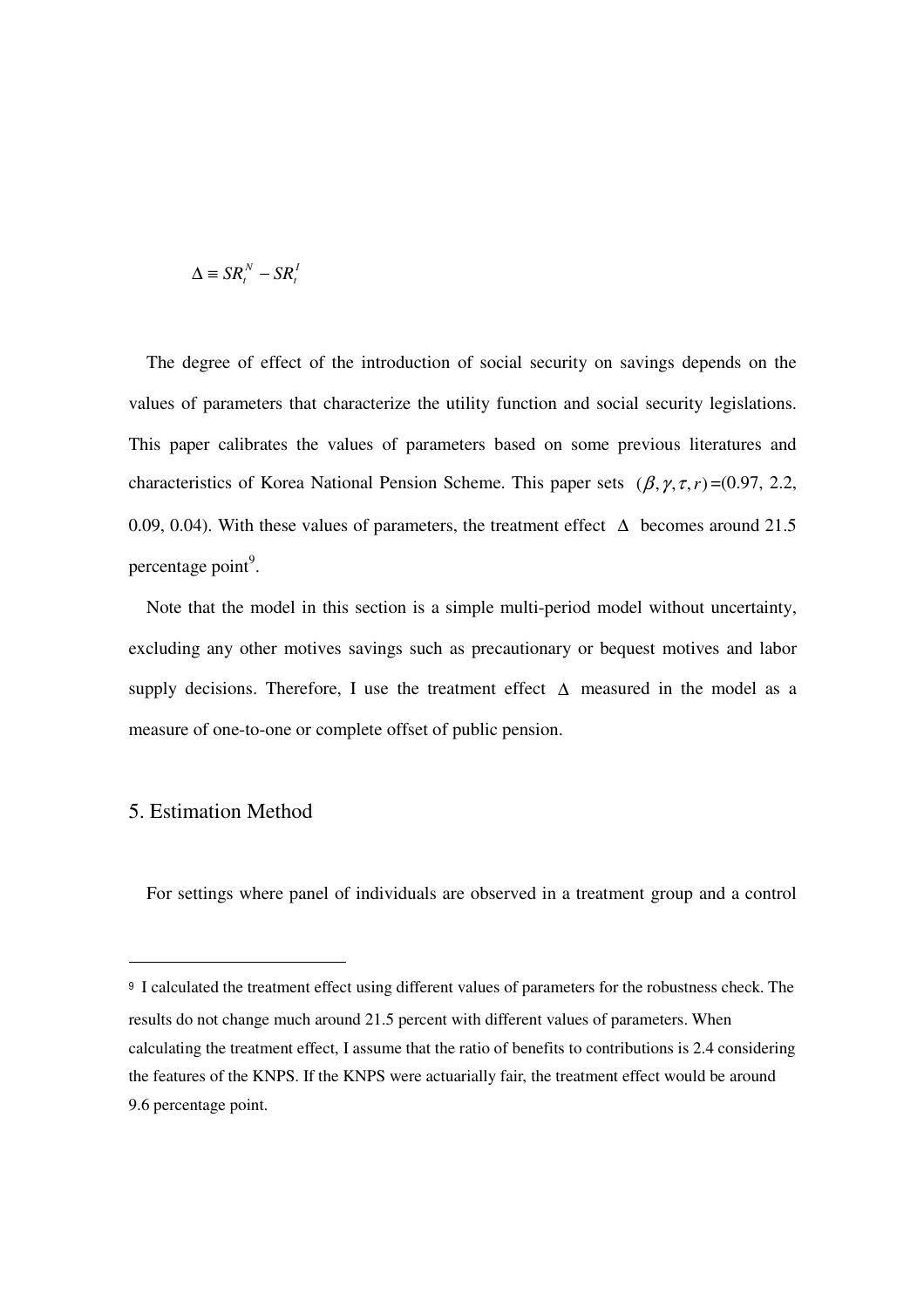group, before and after the policy changes<sup>10</sup>, this paper uses Changes-in-Changes (CIC) method for estimating the effect of pension policy reforms on private savings. The CIC method, suggested by Athey and Imbens (2006), differ from the standard Difference-in- $Difference<sup>11</sup>$  (DID) method in several ways. The CIC method allows treatment effect heterogeneity while the DID method assumes that the treatment effect is constant across individuals. Also, the CIC method accommodates the possibility that the treatment group adopted the policy because it expected greater benefits that in the control group, while the DID method assumes that the policy changes are exogenous. Using the CIC method, we can address many interesting questions such as what is distribution of effects of policy reforms or which individuals are more affected.

Suppose we have a random sample  $i = 1,...,N$ . Individual *i* belongs to a group,  $G_i \in \{0,1\}$ , where group 1 is the treatment group, and is observed in time period  $T_i \in \{0,1\}$ . Let  $I_i$  be an indicator for the treatment, that is,  $I_i = G_i T_i$  Let  $SR_{gt}^N$  denote the saving rate when individual belongs to group *g* does not receive the treatment at time *t*, and  $F_{N(g,t)}$  be the corresponding distribution function. Likewise this, let  $SR_{gt}^I$  denote the saving rate when individual belongs to group  $g$  does receive the treatment at time  $t$ , and  $F_{I(g,t)}$  be the corresponding distribution function

I assume that in the presence of the pension scheme,

 $\overline{a}$ 

<sup>10</sup> The CIC method can be applied to the setting with repeated cross sectional data.

<sup>11</sup> The "standard DID" model means a model that assumes outcomes are additive in a time effect, a group effect, and an unobservable that is independent of the time and group.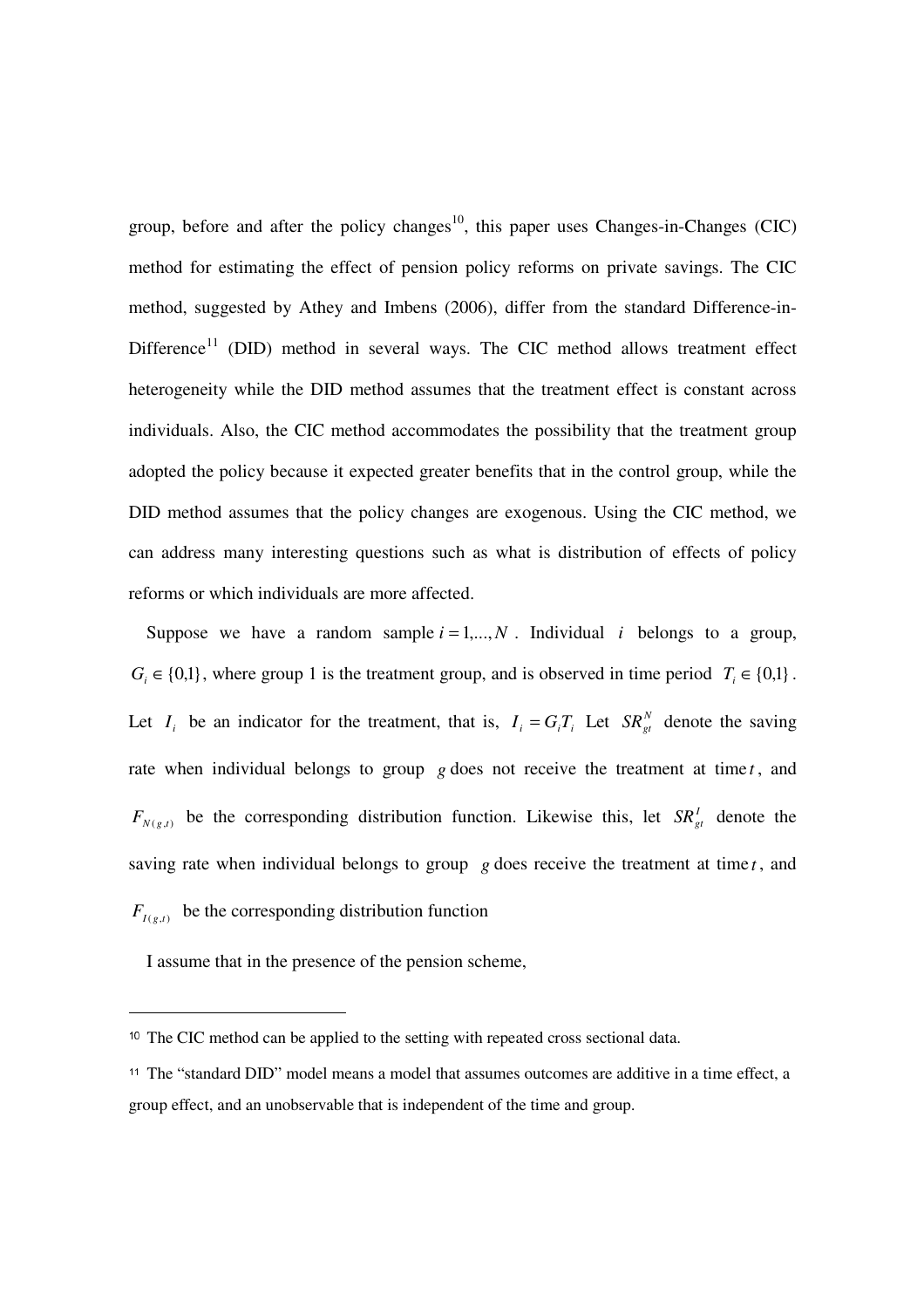$$
SR_i^I = h^I(u_i, t_i) + x^i \beta \tag{1}
$$

where *u* is unobservable propensity of savings and *h* is strictly increasing function in  $u$ . And  $\bar{x}$  is a vector of observable household's characteristics. This implies that the model (1) assumes that the higher the unobservable propensity of savings is, household's savings rate is higher holding other things constant.

In order to apply CIC method to the model (1), we follow two-step estimation. In the first stage, we estimate the regression

$$
SR_i = D_i \delta + X_i \beta + \varepsilon_i
$$

where *D* is the four-dimensional vector  $((1-T)(1-G), T(1-G), (1-T)G, TG)'$ . In the estimation, *X* includes the size of household, indicator variable of owing house, household net income, head's age, the square of head's age, head's gender, marital status, and indicator whether a head is employer or self-employed. Then construct residuals with the group/time effect added back in:

$$
S\widetilde{R}_i = SR_i - X_i \widehat{\beta} = D_i \widehat{\delta} + \widehat{\varepsilon}_i
$$

The second stage applies the CIC estimator to the  $S\tilde{R}$  as follows. Let  $F_{N(g,t)}$  denote the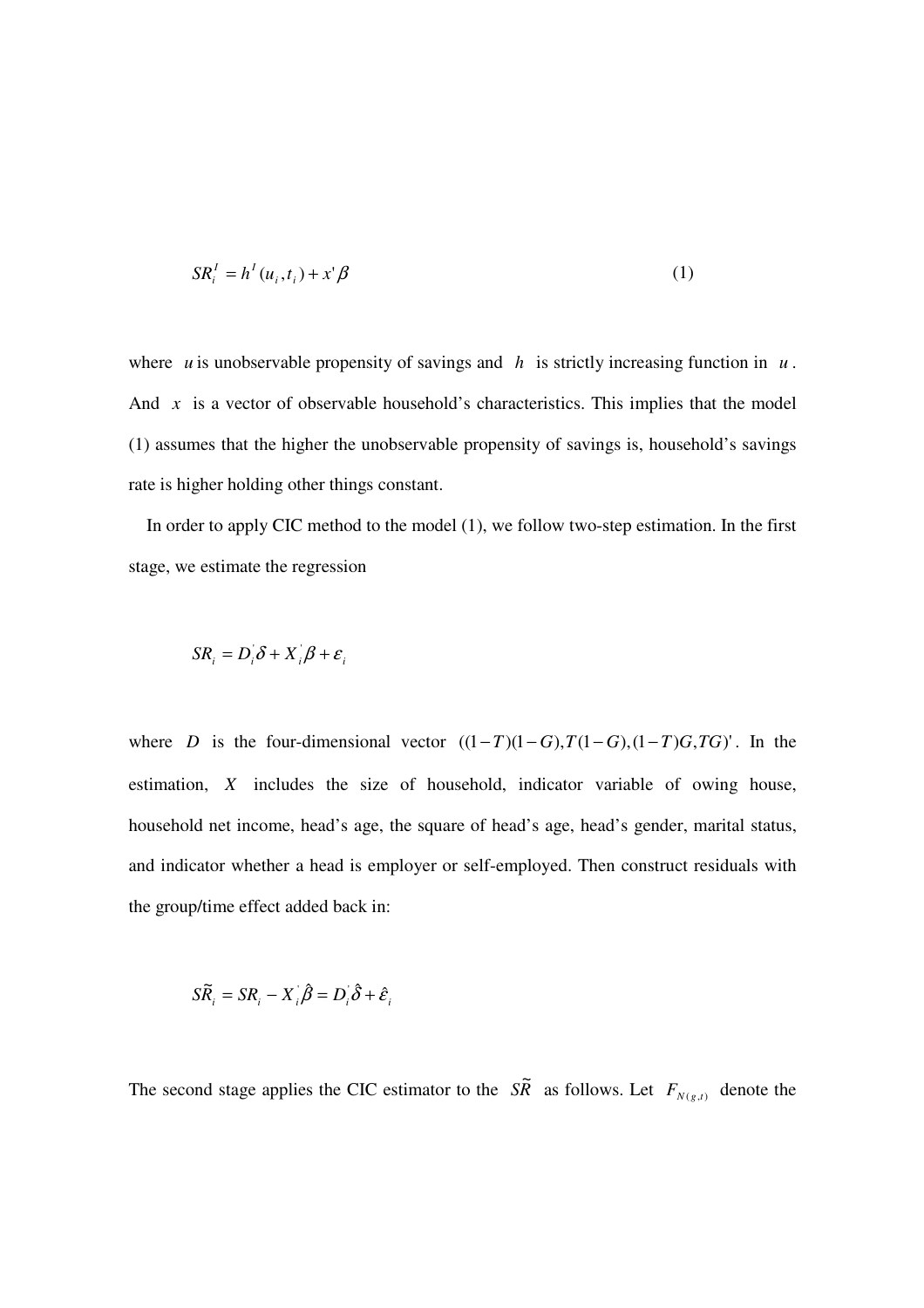distribution function of  $S\hat{R}_{gt}^N$ , which is the augmented residuals of saving rate when individual belongs to group  $g$  does not receive the treatment at time  $t$ . Likewise this, Let  $F_{I(g,t)}$  denote the distribution function of  $S\hat{R}_{gt}^I$ , which is the augmented residuals of saving rate when individual belongs to group *g* does receive the treatment at time *t* .

 We need to estimate the counterfactual distribution function of saving rates for the treatment group in the absence of treatment, denoted by  $F_{N(1,1)}$ , in order to evaluate the effect of the pension policy reforms. The  $F_{N(1,1)}$  can be estimated as, using the representation from Theorem 3.1 of Athey and Imbens (2006):

$$
F_{N(1,1)}(SR) = F_{(1,0)}(F_{(0,0)}^{-1}(F_{(0,1)}(SR)))
$$

Comparing  $F_{I(1,1)}$ , which is observable, with  $F_{N(1,1)}$ , we can evaluate the effect of social security on private savings for the treatment group. The standard errors are estimated from 1000 bootstrap draws.

#### 6. Estimation Results

Table 4 shows the main results. The results on this table represent the effects of social security on private savings on the treated group. The mean effects are close to zero in 2000,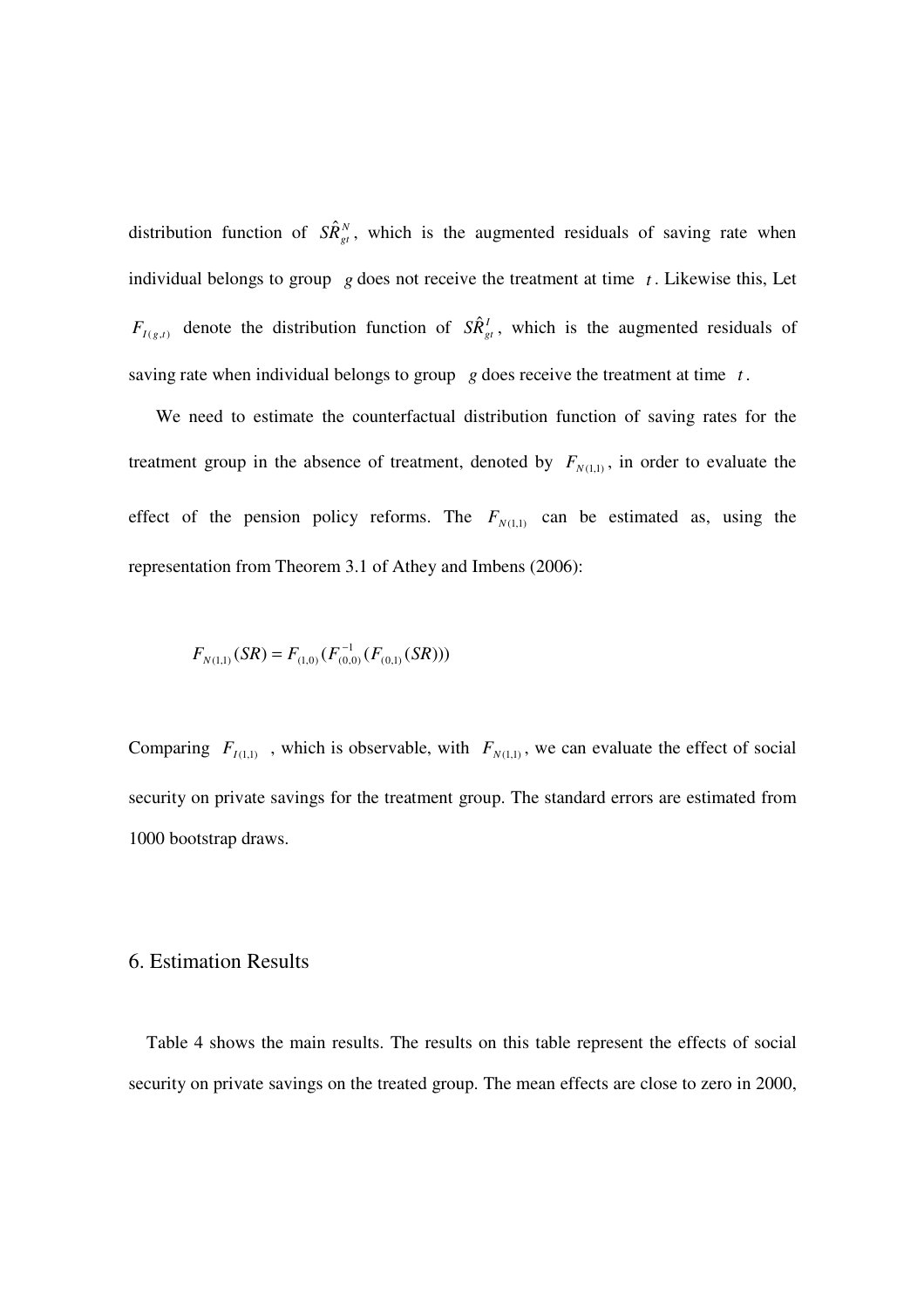2001, and 2002.

The effects of the introduction of public pension scheme were not the constant across households. The lower percentile groups, households below 50th percentile of savings rate, were not affected by the introduction social security. As noted in Table 3, households below  $50<sup>th</sup>$  percentile of saving rate have almost zero saving rates. So, the estimation results imply that the public pension scheme did not change the saving behaviors of households with almost zero savings rates. On the other hand, savings rates for the households from around  $50<sup>th</sup>$  to  $75<sup>th</sup>$  percentiles decreased about  $5-6$  percentage points due to the public pension from 2001. The households with high savings rate (for example,  $90<sup>th</sup>$  percentile) do not show a clear pattern.

No effect on households with low level of saving can be explained by some reasons. The first reason is the presence of the liquidity constraint. The households around and below 25 percentile of saving rates has almost zero savings and are likely to be liquidity constrained. Households liquidity constrained had zero savings even without public pension. Therefore, those households cannot reduce their savings when the pension scheme introduced.

The second possible reason is the very low level of awareness on the pension scheme. As the level of education is positively related with the saving rate via income, the households with low saving rate is likely to be less educated and hence have low level of awareness on the pension scheme. The indirect evidence of this comes from the relationship between the level of income (or asset holdings) and participation in the pension program among the selfemployed aged 16 to 55. The rate of participation in the KNPS is proportionally, positively related with the level of income. It means that households with lower income are less likely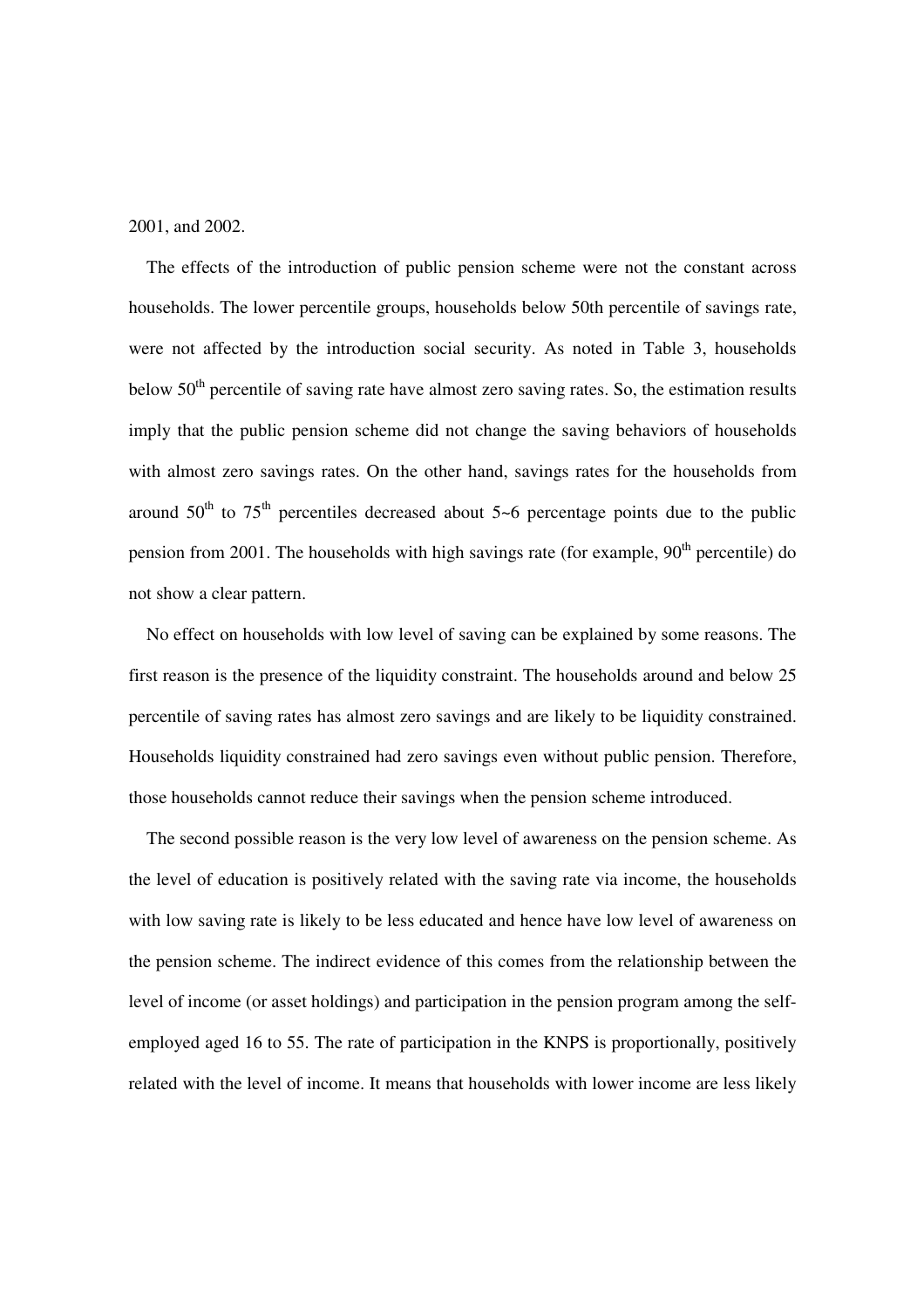to be participated in the KNPS. Considering that households with lower income can benefit from the KNPS legislation, low participation for the lower income households might suggest that they have very low level of awareness on the KNPS structure and hence little affected by the KNPS.

Small effect of pension for households with high saving rates can be explained by income effect and the low level of replacement rate. For the households with high savings rates, the pension wealth account for small portions of their whole wealth. Therefore, their saving behavior may little affected by the pension. As saving rates are positively related with income, the replacement rates for the households with higher saving rates is likely to be lower, reducing the incentive to change their saving behavior due to public pension.

The bottom panel of Table 4 shows the results from the DID estimator. The mean effects from the DID estimator are very close to those from the CIC estimators. However, the effects on different percentiles are different between CIC and DID estimators. The results from DID estimator show that the effect of pension is almost proportional to the savings rate: the degrees of offset of saving are proportionally increasing with households' savings rates. On the other hand, in the results from the CIC estimator, the effect of pension shows concave with saving rates. As a results, the DID estimator tends to overestimate the negative effect of pension for the households with high saving rates.

#### 7. Results from Different Data on Savings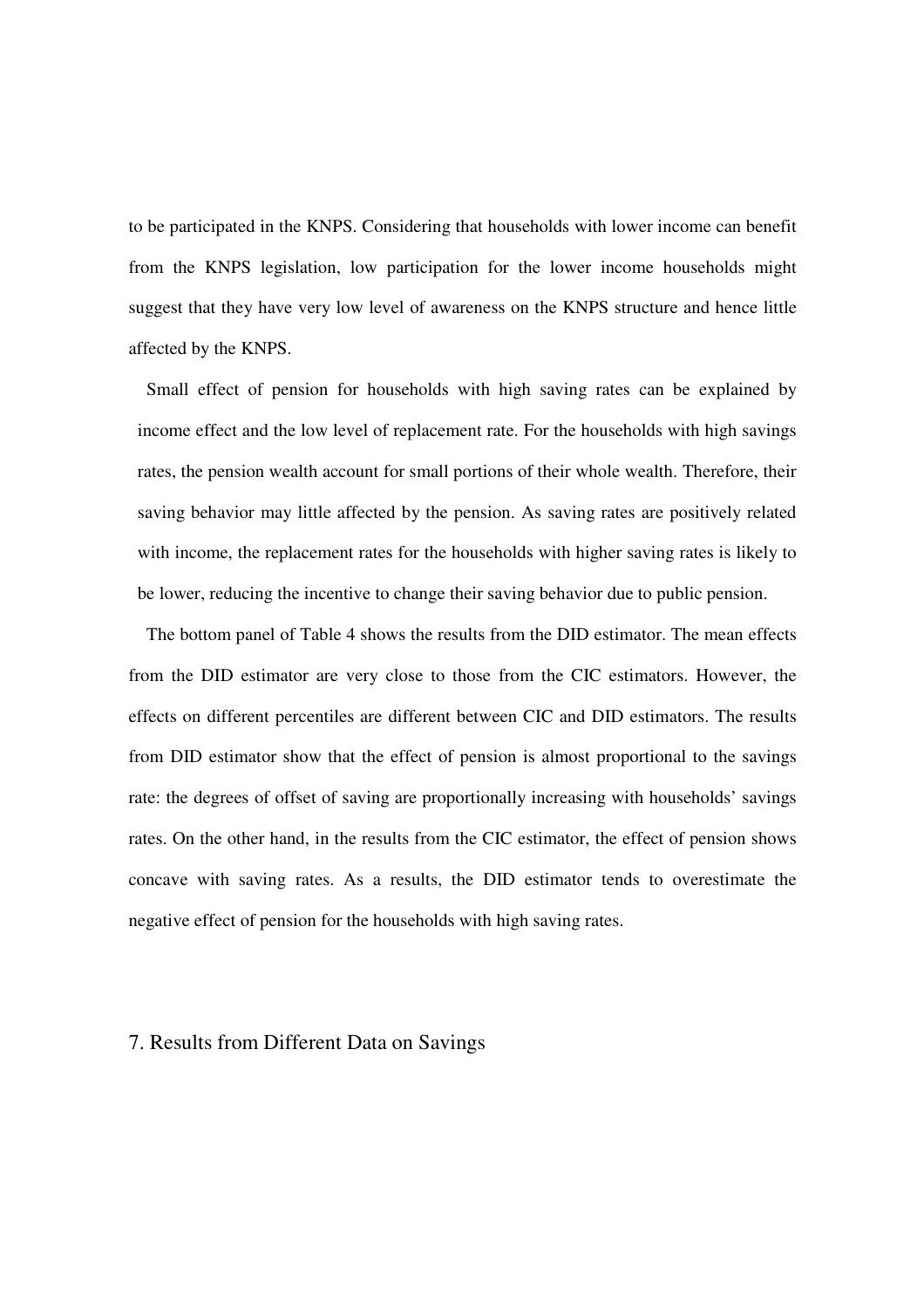The KLIPS contains information on consumption, savings, and debt payment. Using this information, we can construct net income, denoted by net income 2, in indirect way: net income 2= consumption + savings – debt payment. One can say that information on consumption or savings are less likely to have measurement error than that on income.

I obtained another variable of savings rates, denoted by savings rate 2, using this net income 2. Table 5 shows the results using the savings rate 2. Overall, the results by using the saving rate 2 are not qualitatively different from those by using savings rate 1. As previous results shown in Table 4, the DID estimators tend to overestimate the effect of public pension, especially on the households with high savings rates (above  $50<sup>th</sup>$  percentile).

### 8. Conclusion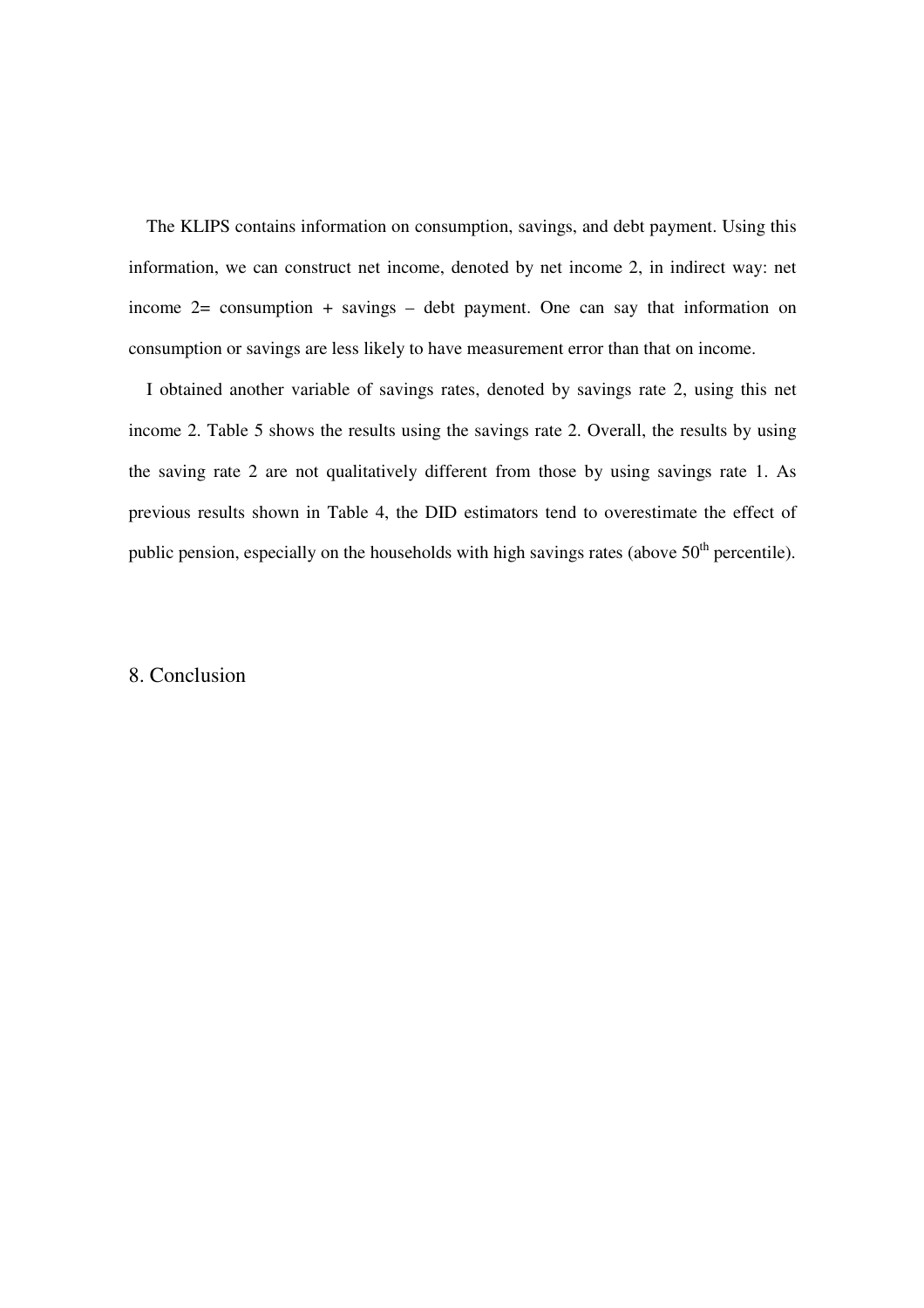## References

- Athey, Susan and Imbens, Guido (2006), "Identification and Inference in Nonlinear Difference-in-Difference Models," *Econometrica*, 74 (2), 431-497.
- Attanasio, Orazio and Brugiavini, Agar (2003), "Social Security and Households' Saving," *The Quarterly Journal of Economics*, August, 1075-1119.
- Attanasio, Orazio and Rohwedder, Susann (2003), "Pension Wealth and Household Saving: Evidence From Pension Reforms in the United Kingdom," *American Economic Review*, Vol. 93 (5), 1499-1521.
- Bernheim, Douglas (1987), "The Economic Effects of Social Security: Toward a Reconciliation of Theory and Measurement." *Journal of Public Economics*, 33, 273-304.
- Bernheim, Douglas and Levin. L. (1989), "Social Security and Personal Saving: An Analysis of Expectations*", American Economic Review*, vol. 79, no. 2, 97-102.
- Bottazzi, Renata, Jappelli, Tullio, and Padula, Mario (2006), "Retirement expectation, pension reforms, and their impact on private wealth accumulation," *Journal of Public Economics*, 90, 2187-2212.
- Diamond, Peter A., and Hausman, Jerry A. (1984), "Individual Retirement and Savings Behavior." *Journal of Public Economics*, 23, 81-114.
- Dominitz, Jeff, Manski, Charles, and Heinz, Jordan (2003), "Will Social Security Be There For You? : How Americans Perceive Their Benefits." NBER working paper.
- Feldstein, Martin. (1974), "Social Security, Induced Retirement and Aggregate Capital Accumulation." *Journal of Political Economy*, 82, 905-926.
- Feldstein, Martin. and Liebman, J.B. (2001), "Social Security." Handbook of Public Economics.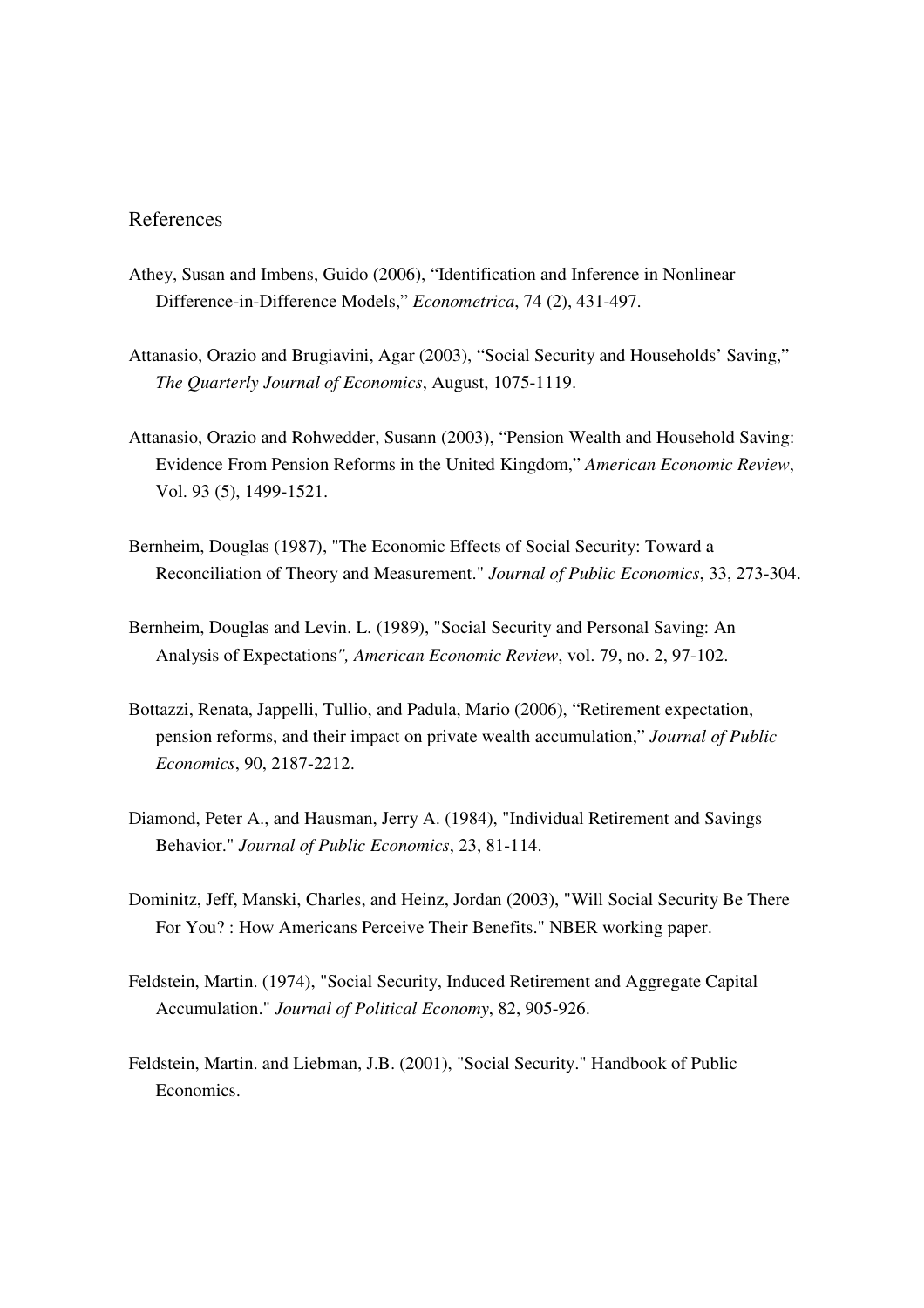Gale, William (1998), "The Effects of Pensions on Household Wealth : A Reevaluation of Theory and Evidence." *Journal of Political Economy*, 106(4), 706-723.

Gullason, Edward, Kolluri, Bharat, and Panik, Michael (1993), "Social Security and Household Wealth Accumulation: Refined Microeconometric Evidence." *Review of Economics and Statistics*, 75(3), 548-551.

- Hubbard, Glenn (1986), "Pension Wealth and Individual Saving: Some New Evidence." *Journal of Money, Credit and Banking*, 18, 167-178.
- Kotlikoff, Laurence (1979), "Testing the Theory of Social Security and Life Cycle Accumulation." *American Economic Review*, 69, 396-410.
- Novos, Ian (1989), "Social Security Wealth and Wealth Accumulation: Further Microeconomic Evidence." *Review of Economics and Statistics*, 71(1), 167-171.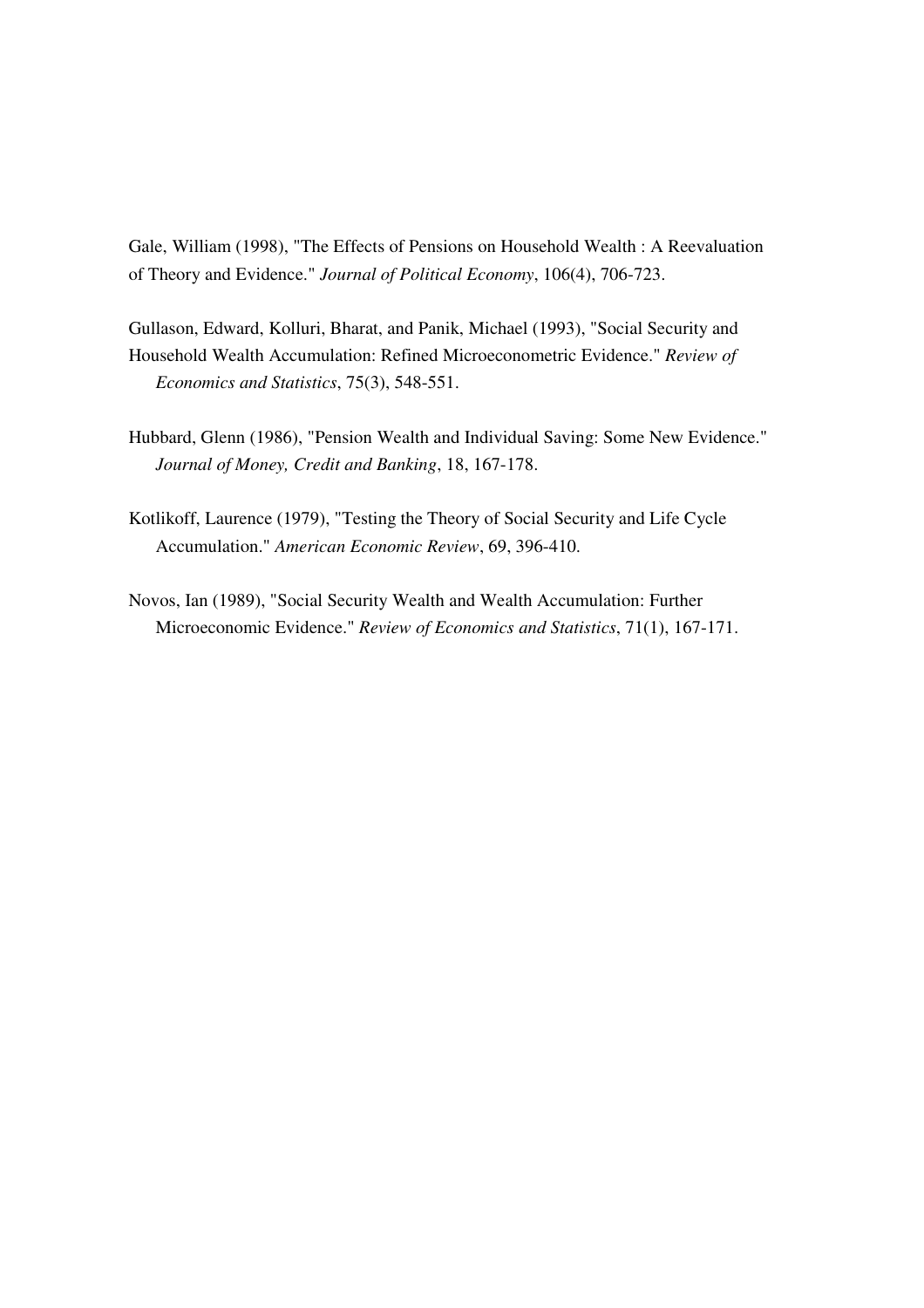| Age     | Eligible  | Contribution | Replacement | <b>Benefits</b> | Contribution | Ratio   |
|---------|-----------|--------------|-------------|-----------------|--------------|---------|
| (as of  | Ages      | Periods      | Rates       | (1)             | (2)          | (1)/(2) |
| 2002)   |           | (Years)      |             |                 |              |         |
| $25-29$ | 65        | $36 - 40$    | 0.54        | 3.98            | 1.53         | 2.60    |
| 30-34   | 64-65     | $30 - 35$    | 0.45        | 3.49            | 1.41         | 2.48    |
| 35-39   | 63-64     | 24-29        | 0.36        | 2.94            | 1.26         | 2.34    |
| 40-44   | $62 - 63$ | 18-23        | 0.26        | 2.39            | 0.99         | 2.41    |
| 45-49   | 60-61     | $11 - 16$    | 0.16        | 1.73            | 0.71         | 2.44    |
| 50-54   | 60        | $6-10$       | 0.10        | 1.13            | 0.47         | 2.41    |

Table 1: The Generosity of the Korean National Pension Scheme

(Note) The Benefits and the contributions are measured by ten million Korean Won.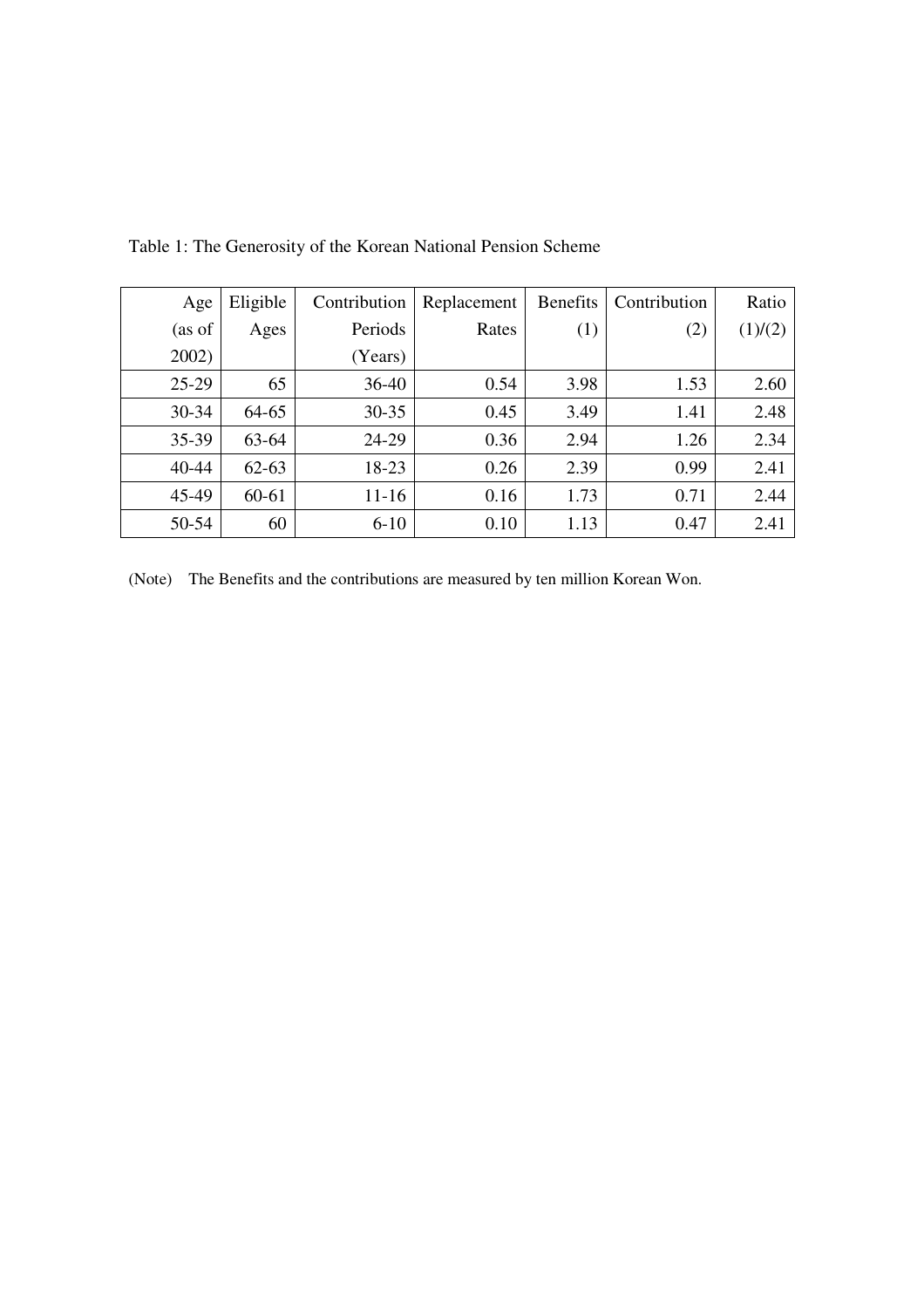Table 2: Characteristics of the Control Group and the Treatment Group in 1998 ( Prior to the Policy Reform)

|                                    | Control Group     | <b>Treatment Group</b> |
|------------------------------------|-------------------|------------------------|
| Household size                     | 3.81(1.29)        | 4.12(1.03)             |
| Own house $(own=1)$                | 0.51(0.50)        | 0.59(0.50)             |
| Education (years)                  | 10.82(3.14)       | 11.50(2.97)            |
| Age                                | 42.17(6.60)       | 42.4(6.5)              |
| Marriage (marry=1)                 | 0.82(0.38)        | 0.92(0.27)             |
| Self-employed                      | 0.73(0.44)        | 0.67(0.47)             |
| Net Income (ten thousand won/year) | 1719.70 (1055.88) | 2080.23 (1615.5)       |
| <b>Saving Rates</b>                | 0.189(0.238)      | 0.194(0.205)           |
| <b>Observations</b>                | 145               | 529                    |

(Note) Standard deviations are in parentheses. Self-employed is a indicator that equals one if a household's head is a self-employed and zero if a household's head is a employer. Education, age, and Marriage are on households' head. Net income=financial income + estate income + transfer + other incomes – debt payments. Saving Rates = savings / net income.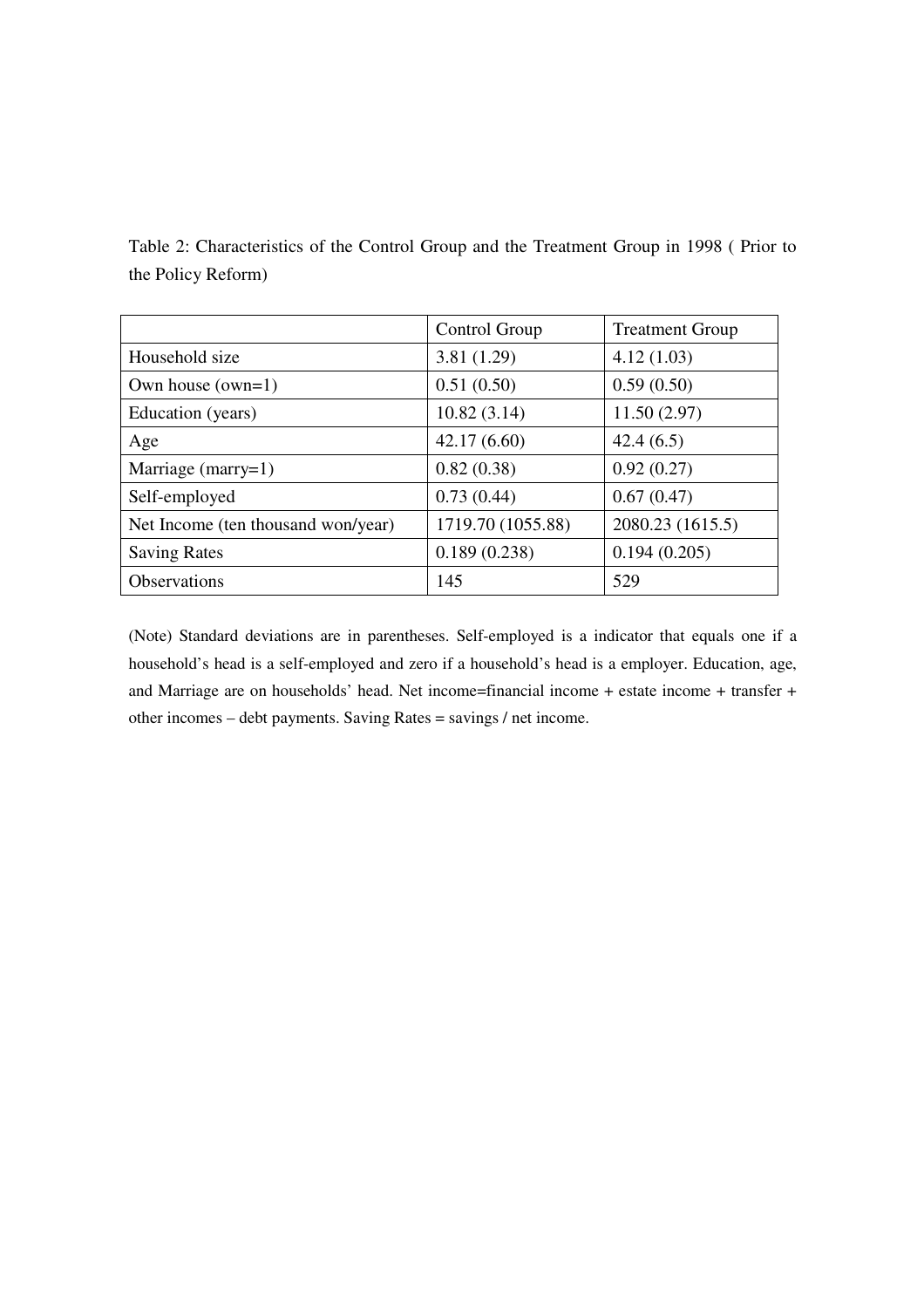# Table 3: Summary Statistics: Savings Rates

|                                               | mean   | (s.d.) | 10 <sub>th</sub><br>perc. | 25 <sub>th</sub><br>perc. | 50th<br>perc. | 75th<br>perc. | 90th<br>perc | N   |
|-----------------------------------------------|--------|--------|---------------------------|---------------------------|---------------|---------------|--------------|-----|
| Control Group,<br>First Period                | 0.1550 | 0.2380 | $\theta$                  | $\theta$                  | 0.0199        | 0.2318        | 0.4902       | 131 |
| Control Group,<br>Second Period               | 0.1644 | 0.1929 | $\Omega$                  | $\theta$                  | 0.0960        | 0.2479        | 0.4085       | 128 |
| <b>Treatment Group</b><br><b>First Period</b> | 0.1979 | 0.2188 | $\theta$                  | $\Omega$                  | 0.1508        | 0.3308        | 0.4975       | 439 |
| Treatment Group,<br>Second Period             | 0.1962 | 0.2987 | $\Omega$                  | 0.0412                    | 0.1426        | 0.2777        | 0.4680       | 427 |

# 1. 1998 and 2001

# 2. 1998 and 2002

|                                               | mean   | (s.d.) | 10th<br>perc. | 25 <sub>th</sub><br>perc. | 50th<br>perc. | 75th<br>perc. | 90th<br>perc | N   |
|-----------------------------------------------|--------|--------|---------------|---------------------------|---------------|---------------|--------------|-----|
| Control Group,<br>First Period                | 0.1390 | 0.2028 | $\Omega$      | $\theta$                  | $\theta$      | 0.2062        | 0.4473       | 111 |
| Control Group,<br>Second Period               | 0.1665 | 0.1746 | $\Omega$      | 0.0171                    | 0.1015        | 0.2604        | 0.4138       | 112 |
| <b>Treatment Group</b><br><b>First Period</b> | 0.2025 | 0.2268 | $\theta$      | $\theta$                  | 0.1508        | 0.3311        | 0.4975       | 432 |
| Treatment Group,<br>Second Period             | 0.1868 | 0.2002 | $\Omega$      | 0.0500                    | 0.1263        | 0.2685        | 0.4200       | 434 |

# 3. 1998 and 2003

|                                               | mean   | (s.d.) | 10th<br>perc. | 25th<br>perc. | 50th<br>perc. | 75 <sub>th</sub><br>perc. | 90th<br>perc | N   |
|-----------------------------------------------|--------|--------|---------------|---------------|---------------|---------------------------|--------------|-----|
| Control Group,<br>First Period                | 0.1387 | 0.2159 | $\theta$      | 0             | $\theta$      | 0.2275                    | 0.4902       | 119 |
| Control Group,<br>Second Period               | 0.1240 | 0.2884 | $\Omega$      | $\Omega$      | 0.0643        | 0.2137                    | 0.3636       | 123 |
| <b>Treatment Group</b><br><b>First Period</b> | 0.2021 | 0.2232 | $\Omega$      | $\theta$      | 0.1508        | 0.3311                    | 0.4950       | 402 |
| Treatment Group,<br>Second Period             | 0.1742 | 0.1848 | $\Omega$      | 0.0213        | 0.1289        | 0.2567                    | 0.4474       | 403 |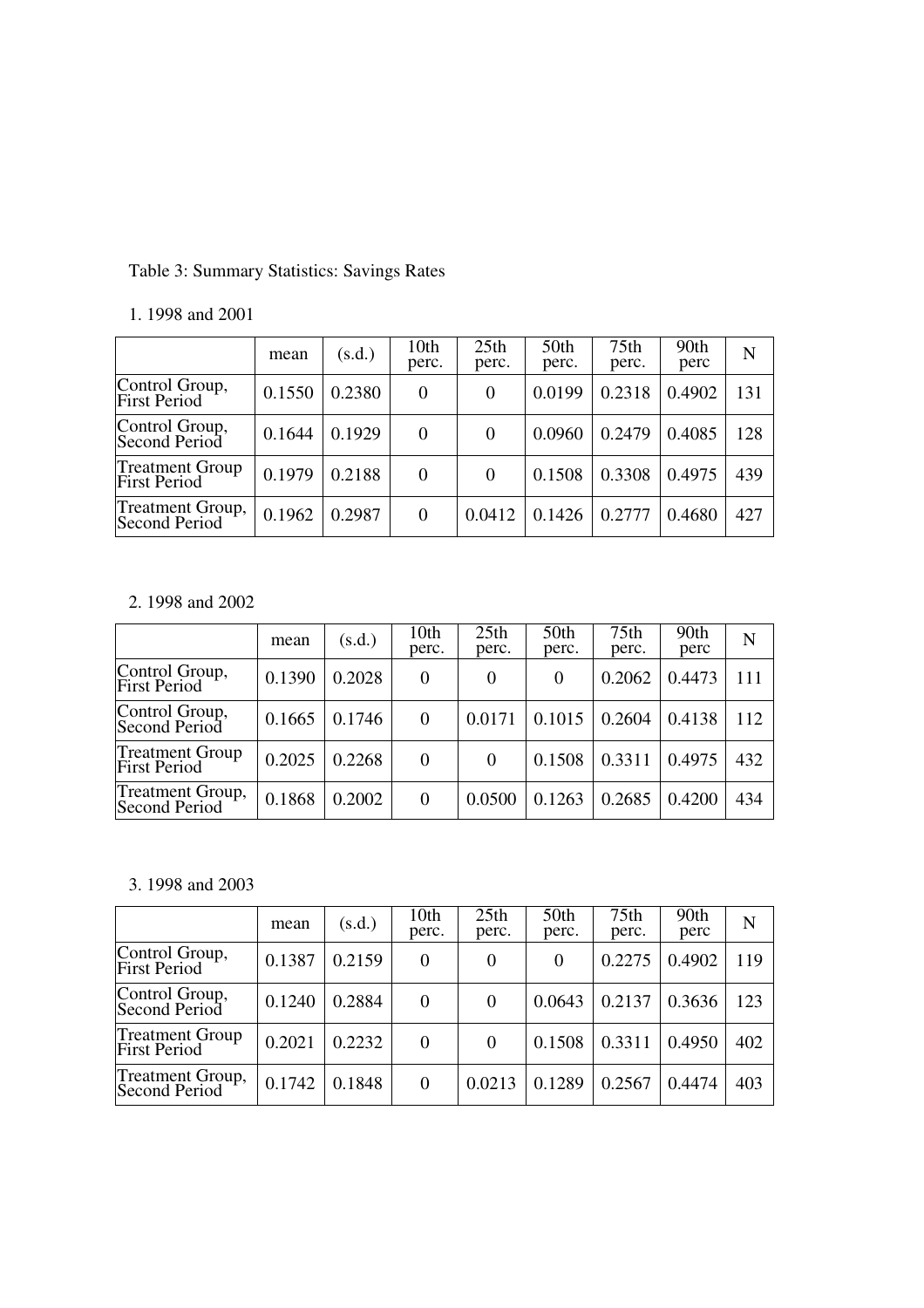|            | 1998 and 2000 | 1998 and 2001 | 1998 and 2002 | 1998 and 2003 |
|------------|---------------|---------------|---------------|---------------|
|            | <b>CIC</b>    | <b>CIC</b>    | <b>CIC</b>    | <b>CIC</b>    |
| mean       | 0.0097        | $-0.0081$     | $-0.0417$     | $-0.0014$     |
|            | (0.0280)      | (0.0343)      | (0.0290)      | (0.0491)      |
| 10th perc  | 0.0114        | 0.0070        | $-0.0098$     | $-0.0049$     |
|            | (0.0134)      | (0.0159)      | (0.0174)      | (0.0117)      |
| 25th perc  | $-0.0055$     | 0.0055        | 0.0026        | $-0.0254$     |
|            | (0.0120)      | (0.0227)      | (0.0192)      | (0.0254)      |
| 50th perc. | 0.0202        | $-0.0577$     | $-0.0668$     | $-0.0628$     |
|            | (0.0413)      | (0.0335)      | (0.0484)      | (0.0483)      |
| 75th perc. | 0.0235        | $-0.0460$     | $-0.0644$     | $-0.0331$     |
|            | (0.0428)      | (0.0547)      | (0.0504)      | (0.0704)      |
| 90th perc. | 0.0428        | 0.0451        | $-0.1869$     | 0.0267        |
|            | (0.0379)      | (0.0742)      | (0.0902)      | (0.0964)      |
|            | <b>DID</b>    | <b>DID</b>    | <b>DID</b>    | <b>DID</b>    |
| mean       | 0.0094        | $-0.0088$     | $-0.0460$     | $-0.0137$     |
|            | (0.0276)      | (0.0316)      | (0.0256)      | (0.0364)      |
| 10th perc  | 0.0478        | 0.0002        | $-0.0132$     | 0.0247        |
|            | (0.0235)      | (0.0296)      | (0.0232)      | (0.0326)      |
| 25th perc  | 0.0441        | 0.0125        | $-0.0028$     | 0.0172        |
|            | (0.0236)      | (0.0257)      | (0.0212)      | (0.0343)      |
| 50th perc. | 0.0426        | $-0.0114$     | $-0.0617$     | $-0.0220$     |
|            | (0.0333)      | (0.0316)      | (0.0328)      | (0.0438)      |
| 75th perc. | $-0.0003$     | $-0.0635$     | $-0.0835$     | $-0.0499$     |
|            | (0.0300)      | (0.0380)      | (0.0321)      | (0.0395)      |
| 90th perc. | $-0.0627$     | $-0.0372$     | $-0.1210$     | $-0.0529$     |
|            | (0.0333)      | (0.0420)      | (0.0325)      | (0.0428)      |

Table 4: Estimation Results

(note) The bootstrap standard errors are in parenthesis.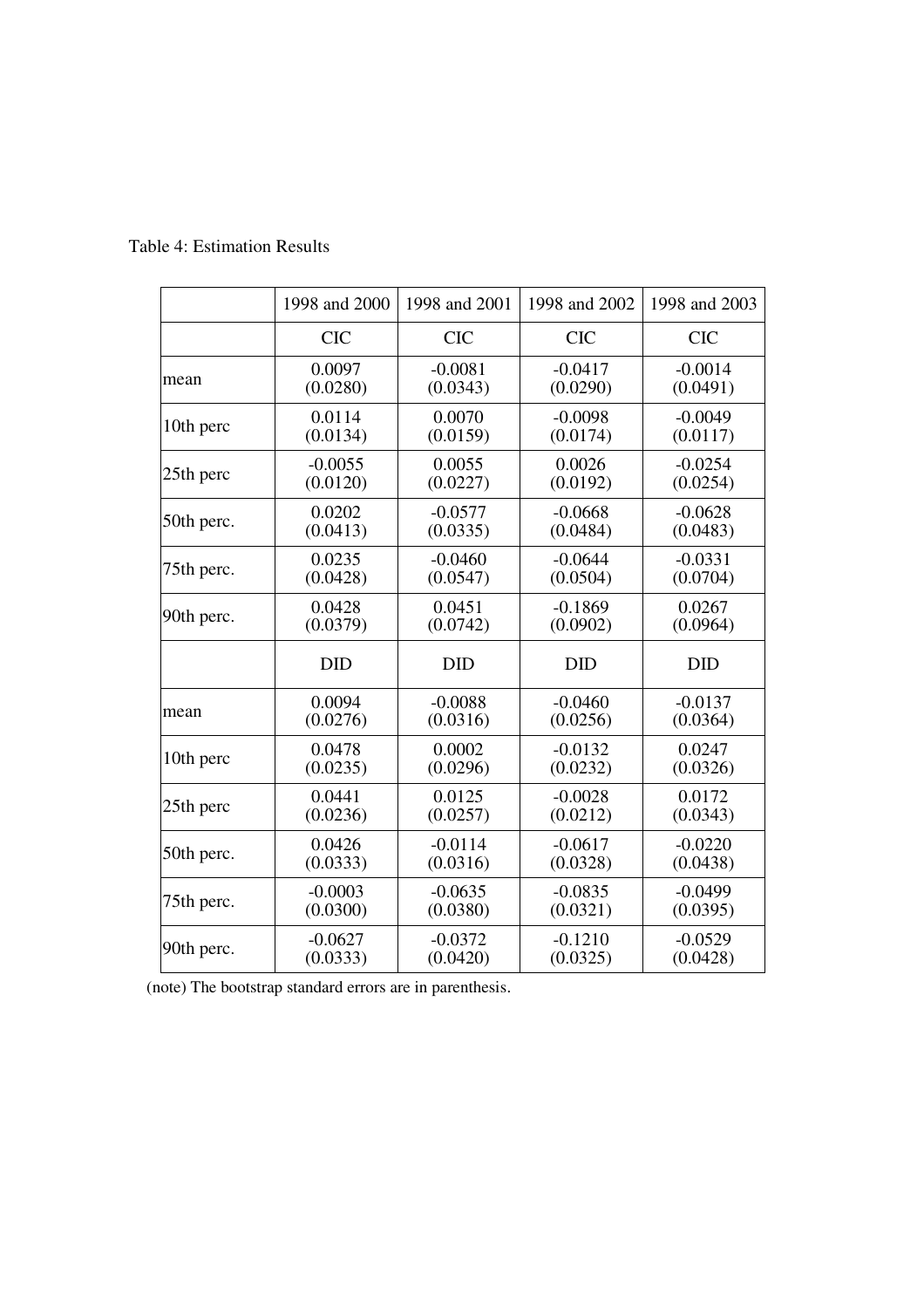|            | 1998 과 2000 | 1998 과 2001 | 1998 과 2002 | 1998 과 2003 |
|------------|-------------|-------------|-------------|-------------|
|            | <b>CIC</b>  | <b>CIC</b>  | <b>CIC</b>  | <b>CIC</b>  |
| mean       | 0.0041      | $-0.0204$   | $-0.0487$   | $-0.0325$   |
|            | (0.0327)    | (0.0228)    | (0.0261)    | (0.0257)    |
| 25th perc  | $-0.0060$   | 0.0080      | 0.0009      | $-0.0174$   |
|            | (0.0152)    | (0.0141)    | (0.0217)    | (0.0226)    |
| 50th perc. | 0.0100      | $-0.0449$   | $-0.0468$   | $-0.0398$   |
|            | (0.0475)    | (0.0346)    | (0.0387)    | (0.0383)    |
| 75th perc. | 0.0151      | $-0.0346$   | $-0.0661$   | $-0.0765$   |
|            | (0.0670)    | (0.0279)    | (0.0438)    | (0.0442)    |
| 90th perc. | 0.0047      | $-0.0222$   | $-0.0805$   | $-0.0123$   |
|            | (0.0550)    | (0.0510)    | (0.0649)    | (0.0572)    |
|            | <b>DID</b>  | <b>DID</b>  | <b>DID</b>  | <b>DID</b>  |
| mean       | 0.0022      | $-0.0402$   | $-0.0628$   | $-0.0497$   |
|            | (0.0299)    | (0.0230)    | (0.0282)    | (0.0234)    |
| 25th perc  | 0.0287      | 0.0106      | 0.0035      | 0.0064      |
|            | (0.0275)    | (0.0225)    | (0.0237)    | (0.0228)    |
| 50th perc. | $-0.0014$   | $-0.0157$   | $-0.0384$   | $-0.0287$   |
|            | (0.0342)    | (0.0295)    | (0.0307)    | (0.0288)    |
| 75th perc. | $-0.0197$   | $-0.1006$   | $-0.1231$   | $-0.1177$   |
|            | (0.0325)    | (0.0277)    | (0.0316)    | (0.0257)    |
| 90th perc. | $-0.0558$   | $-0.1128$   | $-0.1561$   | $-0.1358$   |
|            | (0.0343)    | (0.0315)    | (0.0315)    | (0.0361)    |

Table 5: Estimation Results from Different Data on Saving Rate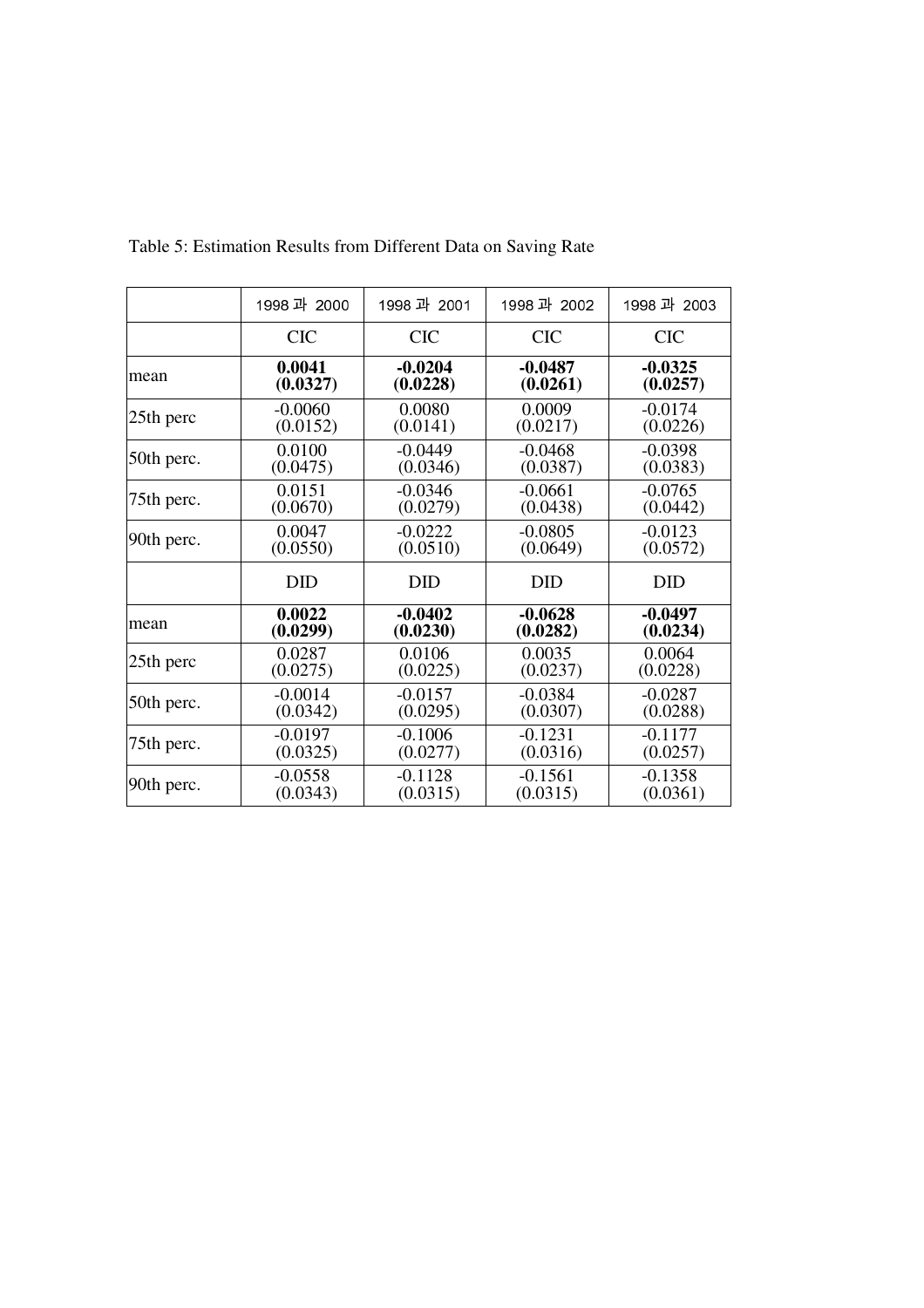

Figure 1: The Number of Participants for the Korea National Pension Scheme